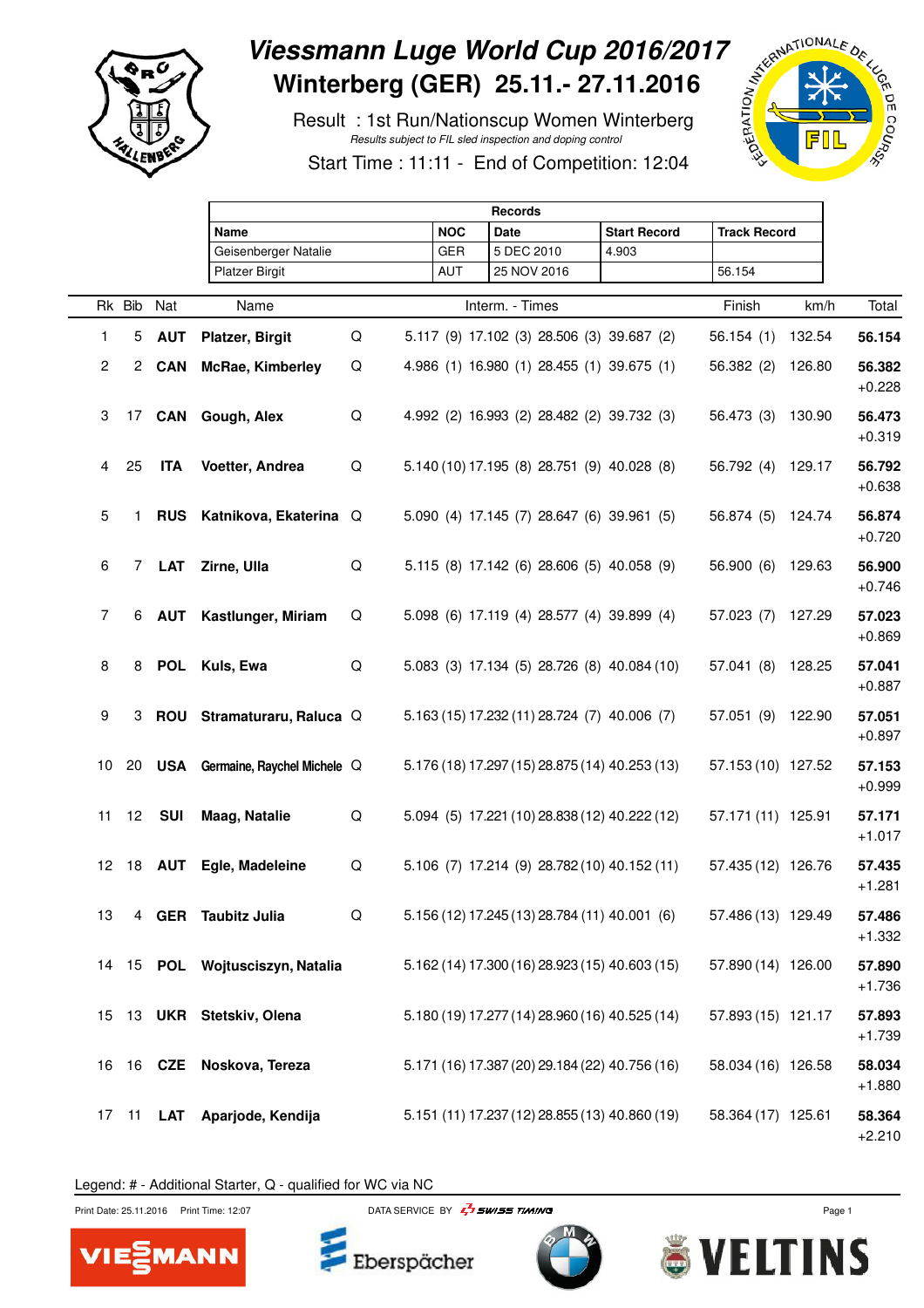

# Viessmann Luge World Cup 2016/2017<br>Winterberg (GER) 25.11.- 27.11.2016<br>Result : 1st Run/Nationscup Women Winterberg<br>Start Time **Winterberg (GER) 25.11.- 27.11.2016**

 Result : 1st Run/Nationscup Women Winterberg Results subject to FIL sled inspection and doping control



Start Time : 11:11 - End of Competition: 12:04

|    |            | <b>Records</b>                    |  |            |                                                |                     |                               |       |                      |  |  |
|----|------------|-----------------------------------|--|------------|------------------------------------------------|---------------------|-------------------------------|-------|----------------------|--|--|
|    |            | Name                              |  | <b>NOC</b> | <b>Date</b>                                    | <b>Start Record</b> | <b>Track Record</b>           |       |                      |  |  |
|    |            | Geisenberger Natalie              |  | <b>GER</b> | 5 DEC 2010                                     | 4.903               |                               |       |                      |  |  |
|    |            | <b>Platzer Birgit</b>             |  | <b>AUT</b> | 25 NOV 2016                                    |                     | 56.154                        |       |                      |  |  |
|    | Rk Bib Nat | Name                              |  |            | Interm. - Times                                |                     | Finish                        | km/h  | Total                |  |  |
| 18 | 9          | UKR Shkhumova, Olena              |  |            | 5.226 (23) 17.336 (18) 29.115 (17) 41.044 (22) |                     | 58.609 (18) 125.00            |       | 58.609<br>$+2.455$   |  |  |
| 19 |            | 19 FRA Boch, Margot Catherine     |  |            | 5.173 (17) 17.431 (23) 29.254 (23) 41.027 (21) |                     | 58.681 (19)                   | 5.98  | 58.681<br>$+2.527$   |  |  |
| 20 |            | 22 ROU Curmei, Cezara Alexandra   |  |            | 5.236 (24) 17.432 (24) 29.273 (24) 41.008 (20) |                     | 58.693 (20) 123.58            |       | 58.693<br>$+2.539$   |  |  |
| 21 |            | 10 CRO Obratov, Daria             |  |            | 5.220 (21) 17.360 (19) 29.169 (21) 41.231 (23) |                     | 58.857 (21) 123.58            |       | 58.857<br>$+2.703$   |  |  |
| 22 |            | 14 UKR Gula, Dariya               |  |            | 5.158 (13) 17.331 (17) 29.118 (18) 40.773 (18) |                     | 59.150 (22) 120.76            |       | 59.150<br>$+2.996$   |  |  |
| 23 | 21         | <b>TUR</b> Cetin, Buse            |  |            | 5.296 (25) 17.644 (26) 29.649 (26) 41.470 (24) |                     | 59.255 (23) 123.11            |       | 59.255<br>$+3.101$   |  |  |
| 24 |            | 24 TUR Sefkatlioglu, Azize Berfin |  |            | 5.338 (26) 17.593 (25) 29.405 (25) 41.551 (25) |                     | 59.630 (24) 121.21            |       | 59.630<br>$+3.476$   |  |  |
|    |            | 25 27 GBR Scott, Danielle Louise  |  |            | 5.216 (20) 17.415 (22) 29.162 (20) 41.780 (26) |                     | 1:00.461 (25) 114.54          |       | 1:00.461<br>$+4.307$ |  |  |
| 26 | 26         | <b>TUR</b> Sen, Burcu Busra       |  |            | 5.392 (27) 17.786 (27) 29.797 (27) 41.889 (27) |                     | 1:02.741 (26) 103.24 1:02.741 |       | $+6.587$             |  |  |
|    | 23         | UKR Levkovych, Iryna              |  |            | 5.222 (22) 17.400 (21) 29.137 (19) 40.763 (17) |                     | <b>DNF</b>                    | 71.59 |                      |  |  |
|    |            |                                   |  |            |                                                |                     |                               |       |                      |  |  |

27 sleds entered, 26 sleds ranked, 0 sleds disqualified







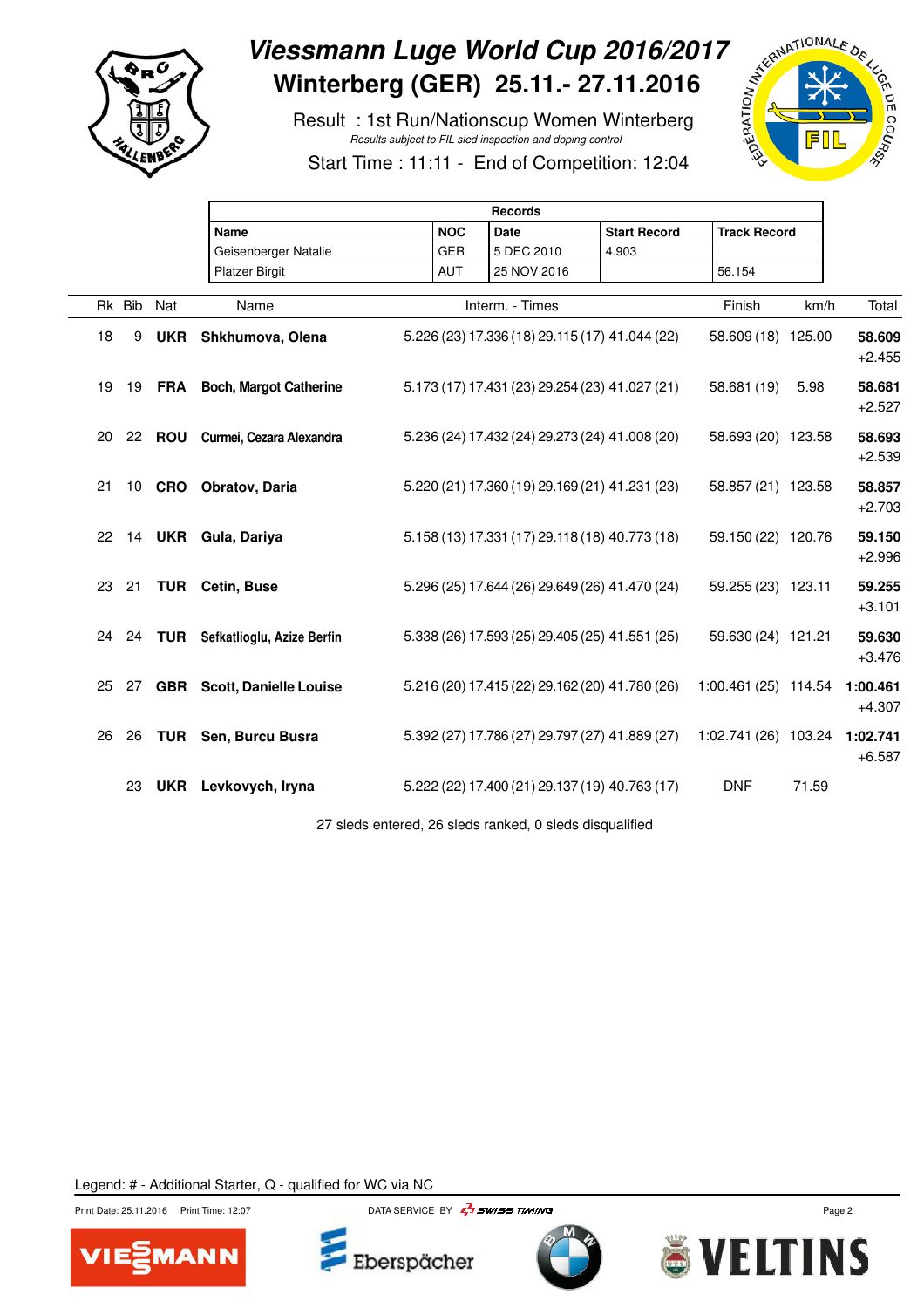

## Viessmann Luge World Cup 2016/2017<br>
Winterberg (GER) 25.11.- 27.11.2016<br>
Result : 1st Run/Nationscup Doubles Winterberg<br>
Start Time : 12:31 - End of October 2007 **Winterberg (GER) 25.11.- 27.11.2016**

 Result : 1st Run/Nationscup Doubles Winterberg Results subject to FIL sled inspection and doping control



Start Time : 12:31 - End of Competition: 13:03

|   |                |        |               | <b>Records</b>                                   |   |            |                                                |                     |                     |        |                    |  |  |
|---|----------------|--------|---------------|--------------------------------------------------|---|------------|------------------------------------------------|---------------------|---------------------|--------|--------------------|--|--|
|   |                |        |               | <b>Name</b>                                      |   | <b>NOC</b> | <b>Date</b>                                    | <b>Start Record</b> | <b>Track Record</b> |        |                    |  |  |
|   |                |        |               | Eggert/Benecken                                  |   | <b>GER</b> | 20 FEB 2016                                    | 2.996               |                     |        |                    |  |  |
|   |                |        |               | Eggert/Benecken                                  |   | <b>GER</b> | 20 FEB 2016                                    |                     | 43.158              |        |                    |  |  |
|   |                |        |               |                                                  |   |            |                                                |                     |                     |        |                    |  |  |
|   |                | Rk Bib | Nat           | Name                                             |   |            | Interm. - Times                                |                     | Finish              | km/h   | Total              |  |  |
|   | 1              | 1.     | <b>CAN</b>    | Walker, Tristan<br>Snith, Justin                 | Q |            | 3.030 (1) 12.219 (1) 22.698 (1) 34.666 (1)     |                     | 43.651(1)           | 128.02 | 43.651             |  |  |
|   | $\overline{2}$ |        | 2 LAT         | Gudramovics, Oskars Q<br>Kalnins, Peteris        |   |            | 3.062 (5) 12.295 (3) 22.802 (3) 34.713 (2)     |                     | 43.795 (2)          | 122.19 | 43.795<br>$+0.144$ |  |  |
| # | 3              | 16     | <b>GER</b>    | <b>Loeffler Florian</b><br><b>Berkes Florian</b> |   |            | 3.058 (3) 12.273 (2) 22.784 (2) 34.752 (3)     |                     | 43.909 (3)          | 119.44 | 43.909<br>$+0.258$ |  |  |
|   | 4              | 3      | <b>CZE</b>    | Broz, Lukas<br>Broz, Antonin                     | Q |            | 3.077 (8) 12.332 (6) 23.003 (10) 35.062 (9)    |                     | 44.072 (4)          | 123.58 | 44.072<br>$+0.421$ |  |  |
|   | 5              | 7      | <b>CZE</b>    | Kvicala, Matej<br>Kudera, Jaromir                | Q |            | 3.086 (10) 12.385 (11) 23.019 (11) 35.059 (8)  |                     | 44.164 (5)          | 121.49 | 44.164<br>$+0.513$ |  |  |
| # | 6              | 18     | <b>GER</b>    | <b>Brendel Tim</b><br><b>Grassl Markus</b>       |   |            | 3.066 (6) 12.303 (4) 22.871 (4) 34.872 (4)     |                     | 44.175 (6)          | 118.07 | 44.175<br>$+0.524$ |  |  |
|   | 7              | 10     | SVK           | Solcansky, Marek<br>Stuchlak, Karol              | Q |            | 3.143 (15) 12.518 (15) 23.111 (13) 35.132 (12) |                     | 44.211 (7)          | 123.24 | 44.211<br>$+0.560$ |  |  |
|   | 8              | 9      | <b>LAT</b>    | <b>Putins, Kristens</b><br>Marcinkevics, Imants  | Q |            | 3.084 (9) 12.386 (12) 22.982 (9) 35.043 (7)    |                     | 44.235 (8)          | 121.99 | 44.235<br>$+0.584$ |  |  |
|   | 9              | 11     | <b>ITA</b>    | Gruber, Florian<br>Kainzwaldner, Simon           | Q |            | 3.086 (10) 12.362 (10) 22.969 (8) 35.093 (10)  |                     | 44.242 (9)          | 126.40 | 44.242<br>$+0.591$ |  |  |
|   | 10             | 4      | <b>AUT</b>    | Steu, Thomas<br>Koller, Lorenz                   | Q |            | 3.118 (14) 12.348 (8) 22.898 (5) 35.100 (11)   |                     | 44.314 (10) 124.18  |        | 44.314<br>$+0.663$ |  |  |
|   | 11             | 12     | <b>USA</b>    | Hyrns, Jacob<br>Espinoza, Anthony                | Q |            | 3.041 (2) 12.311 (5) 22.907 (6) 34.940 (5)     |                     | 44.456 (11) 121.58  |        | 44.456<br>$+0.805$ |  |  |
|   | 12             | 6      | UKR           | Obolonchyk, Oleksandr Q<br>Zakharkiv, Roman      |   |            | 3.109 (13) 12.430 (14) 23.107 (12) 35.213 (13) |                     | 44.472 (12) 128.57  |        | 44.472<br>$+0.821$ |  |  |
|   | 13             |        | 15 <b>AUT</b> | Trojer, David<br>Knoll, Philip                   | Q |            | 3.059 (4) 12.341 (7) 23.161 (14) 35.299 (14)   |                     | 44.691 (13) 118.81  |        | 44.691<br>$+1.040$ |  |  |
|   | 14             | 5      | ROU           | Atodiresei, Cosmin<br>Musei, Stefan              | Q |            | 3.158 (16) 12.639 (18) 23.345 (15) 35.673 (16) |                     | 44.955 (14) 121.29  |        | 44.955<br>$+1.304$ |  |  |
|   | 15             | 14     | USA           | Krewson, Justin Garret<br>Sherk, Andrew          |   |            | 3.076 (7) 12.358 (9) 23.352 (16) 35.610 (15)   |                     | 45.051 (15) 116.58  |        | 45.051<br>$+1.400$ |  |  |
|   | 16             | 8      | GBR           | Rosen, Adam<br>Thompson, Raymond Matthew         |   |            | 3.221 (18) 12.609 (16) 23.487 (17) 35.849 (17) |                     | 45.323 (16) 123.11  |        | 45.323<br>$+1.672$ |  |  |
|   | 17             |        |               | 13 UKR Radchenkov, Roman<br>Sobota, Orest        |   |            | 3.171 (17) 12.615 (17) 23.921 (18) 36.838 (18) |                     | 47.132 (17) 111.90  |        | 47.132<br>$+3.481$ |  |  |
|   |                |        |               |                                                  |   |            |                                                |                     |                     |        |                    |  |  |

Legend: # - Additional Starter, Q - qualified for WC via NC



Print Date: 25.11.2016 Print Time: 13:04 DATA SERVICE BY  $\frac{1}{2}$  SWISS TIMING



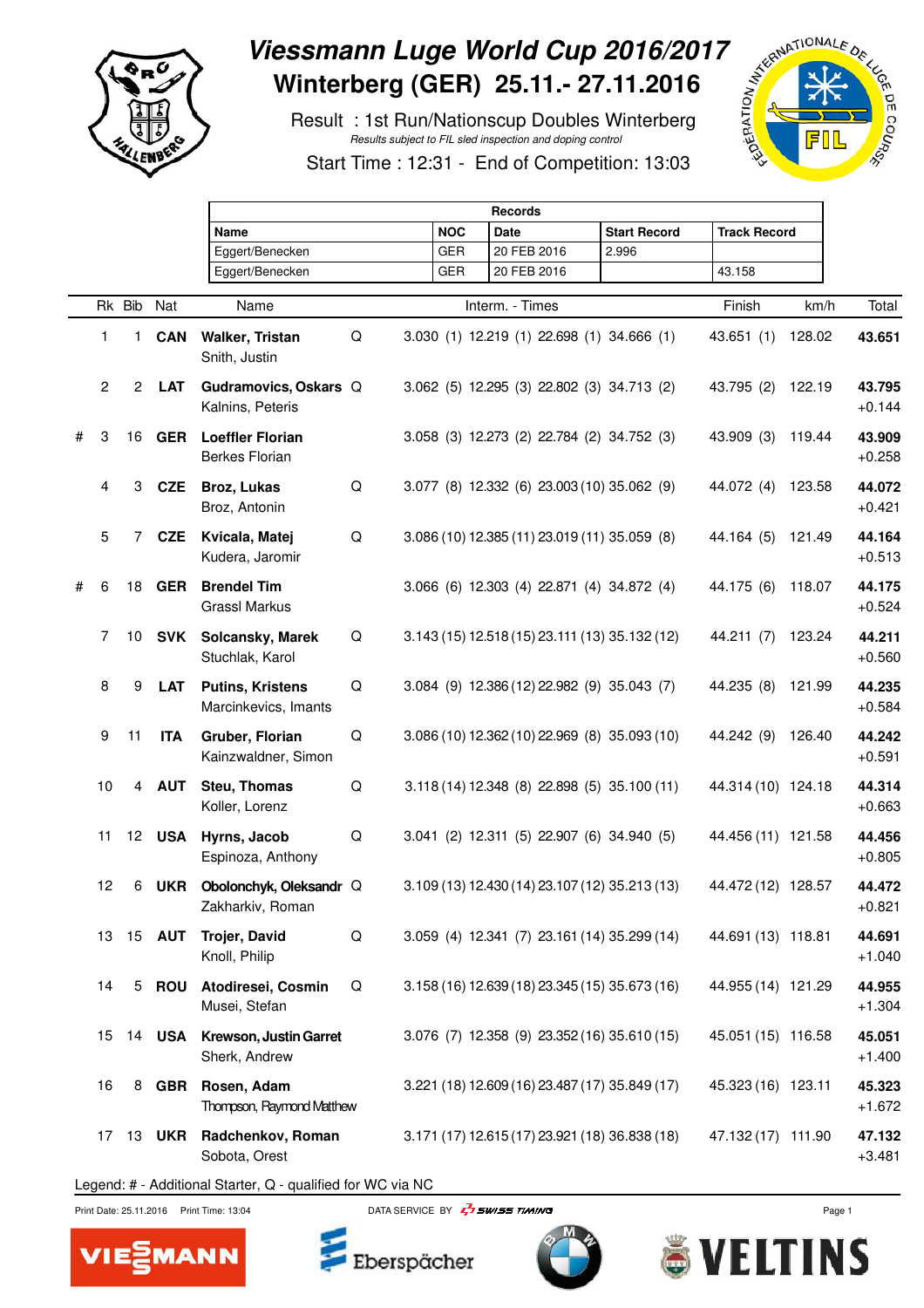

# Viessmann Luge World Cup 2016/2017<br>
Winterberg (GER) 25.11.- 27.11.2016<br>
Result : 1st Run/Nationscup Doubles Winterberg<br>
Start Time : 12:31 - End of C **Winterberg (GER) 25.11.- 27.11.2016**

 Result : 1st Run/Nationscup Doubles Winterberg Results subject to FIL sled inspection and doping control



Start Time : 12:31 - End of Competition: 13:03

|   |           |     |                                          | <b>Records</b> |                                              |                     |                     |      |       |  |  |  |
|---|-----------|-----|------------------------------------------|----------------|----------------------------------------------|---------------------|---------------------|------|-------|--|--|--|
|   |           |     | Name                                     | <b>NOC</b>     | <b>Date</b>                                  | <b>Start Record</b> | <b>Track Record</b> |      |       |  |  |  |
|   |           |     | Eggert/Benecken                          | <b>GER</b>     | 20 FEB 2016                                  | 2.996               |                     |      |       |  |  |  |
|   |           |     | Eggert/Benecken                          | <b>GER</b>     | 20 FEB 2016                                  |                     | 43.158              |      |       |  |  |  |
|   | Bib<br>Rk | Nat | Name                                     |                | Interm. - Times                              |                     | Finish              | km/h | Total |  |  |  |
| # |           | RUS | Maltsev, Stanislav<br>Faskhutdinov, Oleg |                | 3.090 (12) 12.390 (13) 22.964 (7) 34.949 (6) | <b>DNF</b>          | 82.91               |      |       |  |  |  |

18 sleds entered, 17 sleds ranked, 0 sleds disqualified







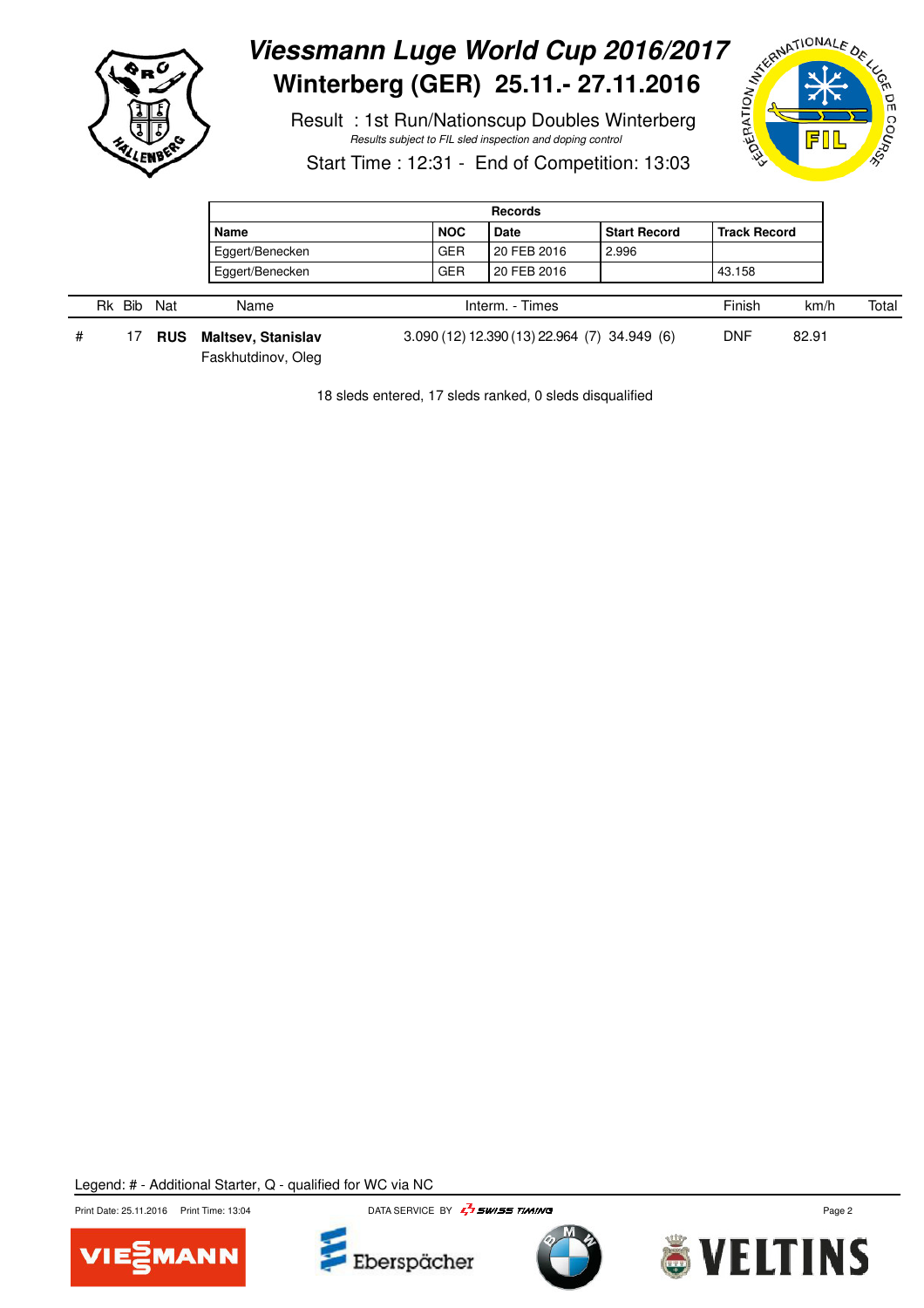

## Viessmann Luge World Cup 2016/2017<br>
Winterberg (GER) 25.11.- 27.11.2016<br>
Result : 1st Run/Nationscup Men Winterberg<br>
Start Time : 9:31 - End of Care and Coping control **Winterberg (GER) 25.11.- 27.11.2016**

 Result : 1st Run/Nationscup Men Winterberg Results subject to FIL sled inspection and doping control



Start Time : 9:31 - End of Competition: 10:37

|   |                |    |               | <b>Records</b>                   |   |            |  |                                                |                     |                     |        |                    |  |
|---|----------------|----|---------------|----------------------------------|---|------------|--|------------------------------------------------|---------------------|---------------------|--------|--------------------|--|
|   |                |    |               | <b>Name</b>                      |   | <b>NOC</b> |  | <b>Date</b>                                    | <b>Start Record</b> | <b>Track Record</b> |        |                    |  |
|   |                |    |               | Langenhan Andi                   |   | <b>GER</b> |  | 30 NOV 2013                                    | 3.773               |                     |        |                    |  |
|   |                |    |               | Dukach Anton                     |   | UKR        |  | 7 FEB 2015                                     |                     | 52.037              |        |                    |  |
|   |                |    | Rk Bib Nat    | Name                             |   |            |  | Interm. - Times                                |                     | Finish              | km/h   | Total              |  |
|   | 1              | 3  | <b>GER</b>    | Ludwig, Johannes                 | Q |            |  | 3.786 (1) 15.656 (1) 25.752 (1) 36.161 (1)     |                     | 52.170(1)           | 135.69 | 52.170             |  |
|   | $\overline{2}$ | 1. | <b>LAT</b>    | <b>Rozitis, Riks</b>             | Q |            |  | 3.905 (32) 15.848 (20) 25.948 (9) 36.353 (3)   |                     | 52.430(2)           | 129.03 | 52.430<br>$+0.260$ |  |
|   | 3              |    |               | 20 CAN Edney, Samuel             | Q |            |  | 3.857 (16) 15.806 (14) 25.960 (12) 36.393 (4)  |                     | 52.559(3)           | 132.30 | 52.559<br>$+0.389$ |  |
|   | 4              | 6  | <b>CAN</b>    | <b>Malyk, Mitchel</b>            | Q |            |  | 3.884 (26) 15.844 (19) 25.989 (15) 36.425 (7)  |                     | 52.569(4)           | 132.79 | 52.569<br>$+0.399$ |  |
| # | 5              |    |               | 36 GER Bley, Sebastian           |   |            |  | 3.835 (7) 15.743 (5) 25.897 (5) 36.410 (5)     |                     | 52.601(5)           | 133.58 | 52.601<br>$+0.431$ |  |
| # | 6              |    |               | 40 GER Eissler, Chris Rene       |   |            |  | 3.827 (6) 15.720 (2) 25.843 (2) 36.346 (2)     |                     | 52.626(6)           | 132.69 | 52.626<br>$+0.456$ |  |
|   | $\overline{7}$ | 8  |               | <b>AUT</b> Frauscher, Armin      | Q |            |  | 3.813 (3) 15.749 (6) 25.872 (3) 36.455 (11)    |                     | 52.675(7)           | 132.93 | 52.675<br>$+0.505$ |  |
|   | 8              |    | <b>18 AUT</b> | Gleirscher, Nico                 | Q |            |  | 3.851 (10) 15.876 (26) 26.049 (22) 36.537 (16) |                     | 52.676 (8)          | 133.28 | 52.676<br>$+0.506$ |  |
|   | 9              | 30 | <b>LAT</b>    | <b>Aparjods, Kristers</b>        | Q |            |  | 3.844 (8) 15.779 (10) 25.937 (7) 36.439 (9)    |                     | 52.703 (9)          | 131.67 | 52.703<br>$+0.533$ |  |
| # | 10             | 38 |               | GER Paffe, Christian             |   |            |  | 3.852 (12) 15.766 (8) 25.873 (4) 36.417 (6)    |                     | 52.721 (10) 132.79  |        | 52.721<br>$+0.551$ |  |
|   | 11             |    |               | 2 ROU Cretu, Valentin            | Q |            |  | 3.881 (25) 15.839 (18) 25.975 (14) 36.442 (10) |                     | 52.739 (11) 131.67  |        | 52.739<br>$+0.569$ |  |
|   |                |    | 12 22 USA     | <b>Morris, Taylor Cloy</b>       | Q |            |  | 3.888 (27) 15.873 (24) 26.077 (24) 36.551 (17) |                     | 52.741 (12) 133.43  |        | 52.741<br>$+0.571$ |  |
|   | 13             |    |               | 4 SVK Ninis, Jozef               | Q |            |  | 3.866 (21) 15.859 (23) 26.059 (23) 36.552 (18) |                     | 52.768 (13) 128.15  |        | 52.768<br>$+0.598$ |  |
|   | 14             |    |               | 5 AUT Egger, Reinhard            | Q |            |  | 3.809 (2) 15.735 (3) 25.907 (6) 36.455 (11)    |                     | 52.769 (14) 131.19  |        | 52.769<br>$+0.599$ |  |
| # | 15             |    |               | 39 RUS Gorbatsevich, Alexander   |   |            |  | 3.855 (14) 15.797 (11) 25.956 (11) 36.482 (13) |                     | 52.770 (15) 133.77  |        | 52.770<br>$+0.600$ |  |
|   | 16             | 9  | LAT           | <b>Maurins, Kristaps</b>         | Q |            |  | 3.826 (5) 15.763 (7) 25.937 (7) 36.438 (8)     |                     | 52.777 (16) 132.20  |        | 52.777<br>$+0.607$ |  |
|   |                |    |               | 17 13 RUS Stepichev, Alexander Q |   |            |  | 3.878 (23) 15.877 (27) 26.084 (25) 36.571 (19) |                     | 52.809 (17) 128.11  |        | 52.809<br>$+0.639$ |  |

Legend: # - Additional Starter, Q - qualified for WC via NC



Print Date: 25.11.2016 Print Time: 10:39 DATA SERVICE BY  $\frac{1}{4}$  SWISS TIMING



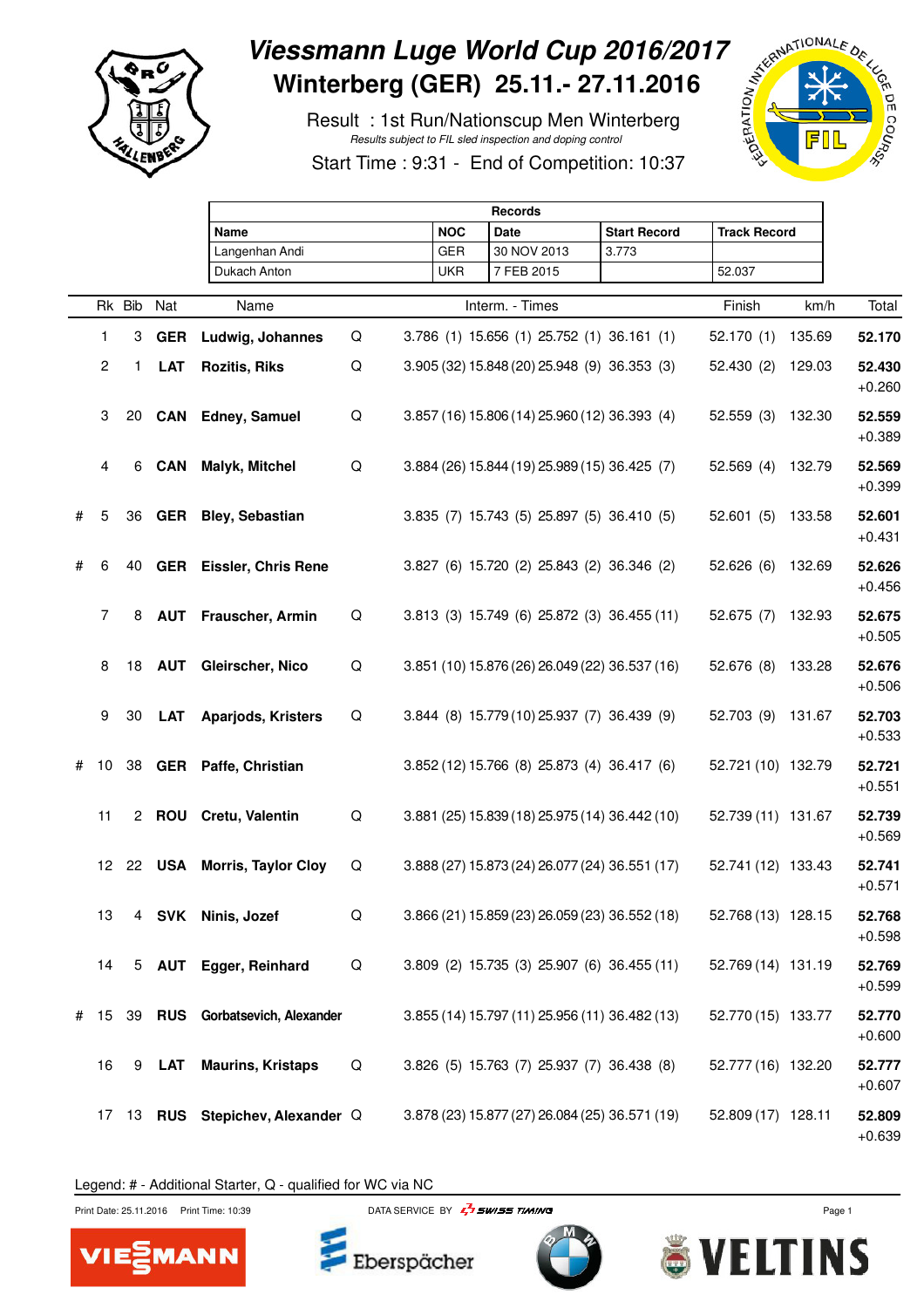

## Viessmann Luge World Cup 2016/2017<br>
Winterberg (GER) 25.11.- 27.11.2016<br>
Result : 1st Run/Nationscup Men Winterberg<br>
Start Time : 9:31 - End of Care and Coping control **Winterberg (GER) 25.11.- 27.11.2016**

 Result : 1st Run/Nationscup Men Winterberg Results subject to FIL sled inspection and doping control



Start Time : 9:31 - End of Competition: 10:37

|   |    |                |               | <b>Records</b>                    |   |  |            |             |                 |  |                                                |                     |      |                    |
|---|----|----------------|---------------|-----------------------------------|---|--|------------|-------------|-----------------|--|------------------------------------------------|---------------------|------|--------------------|
|   |    |                |               | Name                              |   |  |            | <b>Date</b> |                 |  | <b>Start Record</b>                            | <b>Track Record</b> |      |                    |
|   |    |                |               | Langenhan Andi                    |   |  | <b>GER</b> |             | 30 NOV 2013     |  | 3.773                                          |                     |      |                    |
|   |    |                |               | Dukach Anton                      |   |  | UKR        |             | 7 FEB 2015      |  |                                                | 52.037              |      |                    |
|   |    |                |               |                                   |   |  |            |             |                 |  |                                                |                     |      |                    |
|   |    | Rk Bib Nat     |               | Name                              |   |  |            |             | Interm. - Times |  |                                                | Finish              | km/h | Total              |
|   | 18 | 15             |               | CZE Hyman, Ondrej                 | Q |  |            |             |                 |  | 3.858 (17) 15.819 (15) 26.015 (19) 36.533 (15) | 52.830 (18) 132.25  |      | 52.830<br>$+0.660$ |
|   | 18 | 14             | <b>ITA</b>    | Gruber, Theo                      | Q |  |            |             |                 |  | 3.903 (29) 15.849 (21) 25.995 (18) 36.531 (14) | 52.830 (18) 133.33  |      | 52.830<br>$+0.660$ |
|   | 20 | $\overline{7}$ | <b>POL</b>    | Kurowski, Maciej                  | Q |  |            |             |                 |  | 3.864 (20) 15.875 (25) 26.112 (27) 36.648 (22) | 52.998 (20) 132.89  |      | 52.998<br>$+0.828$ |
|   | 21 | 11             | LAT           | <b>Darznieks, Arturs</b>          | Q |  |            |             |                 |  | 3.851 (10) 15.803 (12) 26.029 (21) 36.630 (20) | 53.013 (21) 131.62  |      | 53.013<br>$+0.843$ |
|   | 22 | 25             | <b>CAN</b>    | <b>Watts, Reid Gordon Thomas</b>  |   |  |            |             |                 |  | 3.872 (22) 15.825 (17) 25.991 (16) 36.687 (23) | 53.082 (22) 125.52  |      | 53.082<br>$+0.912$ |
|   | 23 |                | 10 <b>AUT</b> | Gleirscher, David                 |   |  |            |             |                 |  | 3.855 (14) 15.821 (16) 25.993 (17) 36.728 (24) | 53.099 (23) 133.48  |      | 53.099<br>$+0.929$ |
| # | 24 | 37             | <b>AUT</b>    | Mueller, Jonas                    |   |  |            |             |                 |  | 3.854 (13) 15.774 (9) 25.973 (13) 36.751 (26)  | 53.145 (24) 130.57  |      | 53.145<br>$+0.975$ |
|   | 25 |                | <b>12 UKR</b> | <b>Mandziy, Andriy</b>            |   |  |            |             |                 |  | 3.858 (17) 15.803 (12) 26.017 (20) 36.634 (21) | 53.235 (25) 125.47  |      | 53.235<br>$+1.065$ |
|   | 26 |                |               | 17 POL Sochowicz, Mateusz Pawel   |   |  |            |             |                 |  | 3.879 (24) 15.856 (22) 26.098 (26) 36.779 (27) | 53.404 (26) 124.18  |      | 53.404<br>$+1.234$ |
|   | 27 | 16             |               | AUS Ferlazzo, Alexander Michael   |   |  |            |             |                 |  | 3.845 (9) 15.881 (28) 26.180 (28) 36.864 (28)  | 53.510 (27) 129.58  |      | 53.510<br>$+1.340$ |
|   | 28 | 27             | <b>IND</b>    | Keshavan, Shiva                   |   |  |            |             |                 |  | 3.904 (31) 15.952 (31) 26.218 (29) 36.876 (29) | 53.550 (28) 34.63   |      | 53.550<br>$+1.380$ |
|   | 29 |                |               | 29 USA Gustafson, Jonathan Eric   |   |  |            |             |                 |  | 3.813 (3) 15.736 (4) 25.949 (10) 36.744 (25)   | 53.587 (29) 125.69  |      | 53.587<br>$+1.417$ |
|   | 30 |                |               | 31 GBR Rosen, Adam                |   |  |            |             |                 |  | 3.929 (33) 15.990 (34) 26.288 (33) 37.059 (31) | 53.859 (30) 127.70  |      | 53.859<br>$+1.689$ |
|   | 31 |                |               | 24 SVK Simonak, Jakub             |   |  |            |             |                 |  | 3.859 (19) 15.907 (29) 26.270 (31) 37.158 (34) | 53.897 (31) 129.58  |      | 53.897<br>$+1.727$ |
|   | 32 |                |               | 21 MDA Cepoi, Leonard             |   |  |            |             |                 |  | 3.903 (29) 15.965 (33) 26.342 (34) 37.147 (33) | 54.052 (32) 127.61  |      | 54.052<br>$+1.882$ |
|   | 33 |                |               | 33 GBR Staudinger, Rupert         |   |  |            |             |                 |  | 3.892 (28) 15.947 (30) 26.275 (32) 37.057 (30) | 54.070 (33) 121.04  |      | 54.070<br>$+1.900$ |
|   | 34 | 19             |               | <b>BUL</b> Angelov, Pavel Rusinov |   |  |            |             |                 |  | 4.016 (38) 16.158 (38) 26.527 (37) 37.300 (36) | 54.167 (34) 128.02  |      | 54.167<br>$+1.997$ |

Legend: # - Additional Starter, Q - qualified for WC via NC



MANN VIE

Print Date: 25.11.2016 Print Time: 10:39 DATA SERVICE BY  $\frac{1}{2}$  SWISS TIMING



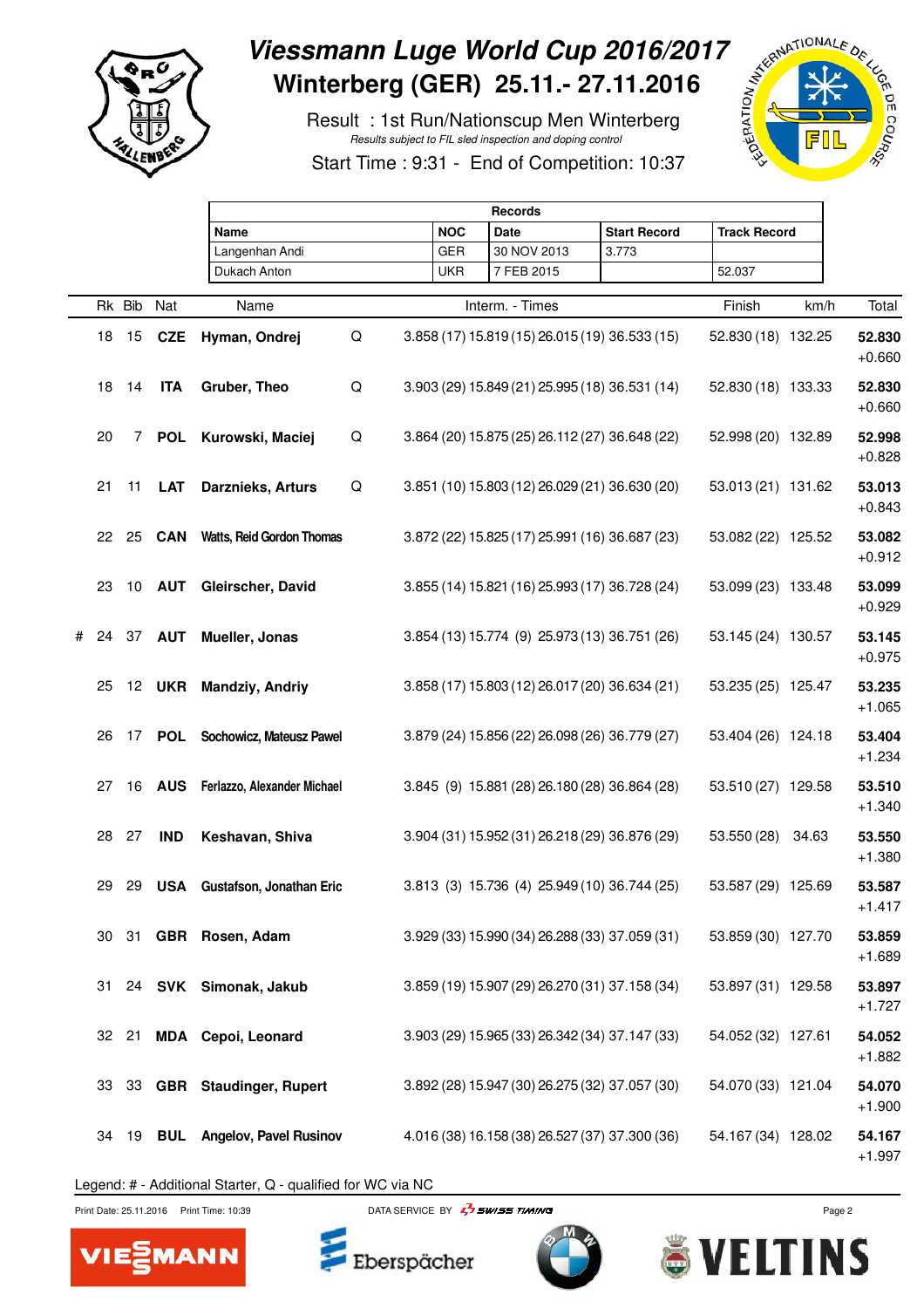

## Viessmann Luge World Cup 2016/2017<br>
Winterberg (GER) 25.11.- 27.11.2016<br>
Result : 1st Run/Nationscup Men Winterberg<br>
Start Time : 9:31 - End of O **Winterberg (GER) 25.11.- 27.11.2016**

 Result : 1st Run/Nationscup Men Winterberg Results subject to FIL sled inspection and doping control



Start Time : 9:31 - End of Competition: 10:37

|    |        |            | Records                          |  |            |                                                |                     |                     |        |                    |  |  |  |  |
|----|--------|------------|----------------------------------|--|------------|------------------------------------------------|---------------------|---------------------|--------|--------------------|--|--|--|--|
|    |        |            | <b>Name</b>                      |  | <b>NOC</b> | <b>Date</b>                                    | <b>Start Record</b> | <b>Track Record</b> |        |                    |  |  |  |  |
|    |        |            | Langenhan Andi                   |  | <b>GER</b> | 30 NOV 2013                                    | 3.773               |                     |        |                    |  |  |  |  |
|    |        |            | Dukach Anton                     |  | <b>UKR</b> | 7 FEB 2015                                     |                     | 52.037              |        |                    |  |  |  |  |
|    | Rk Bib | Nat        | Name                             |  |            | Interm. - Times                                |                     | Finish              | km/h   | Total              |  |  |  |  |
| 35 | 26     | SLO        | Sirse, Tilen                     |  |            | 3.945 (35) 15.955 (32) 26.234 (30) 37.064 (32) |                     | 54.257 (35)         | 119.84 | 54.257<br>$+2.087$ |  |  |  |  |
| 36 | 34     | <b>TPE</b> | Lien, Te-An                      |  |            | 3.950 (36) 16.066 (36) 26.481 (36) 37.302 (37) |                     | 54.259 (36) 126.49  |        | 54.259<br>$+2.089$ |  |  |  |  |
| 37 | 23     | <b>GBR</b> | <b>Thompson, Raymond Matthew</b> |  |            | 3.982 (37) 16.131 (37) 26.571 (38) 37.513 (38) |                     | 55.480 (37)         | 122.24 | 55.480<br>$+3.310$ |  |  |  |  |
| 38 | 32     | FRA        | Maitre, Adrien Joao              |  |            | 3.939 (34) 16.008 (35) 26.401 (35) 37.248 (35) |                     | 56.084 (38)         | 116.01 | 56.084<br>$+3.914$ |  |  |  |  |
| 39 | 28     | <b>GBR</b> | <b>McQuitty, Mark</b>            |  |            | 4.145 (39) 16.515 (39) 27.216 (39) 38.481 (39) |                     | 56.227 (39) 117.57  |        | 56.227<br>$+4.057$ |  |  |  |  |
|    | 35     | ARG        | Populin, Lucas Maximiliano       |  |            |                                                |                     | <b>DNS</b>          |        |                    |  |  |  |  |

40 sleds entered, 39 sleds ranked, 0 sleds disqualified







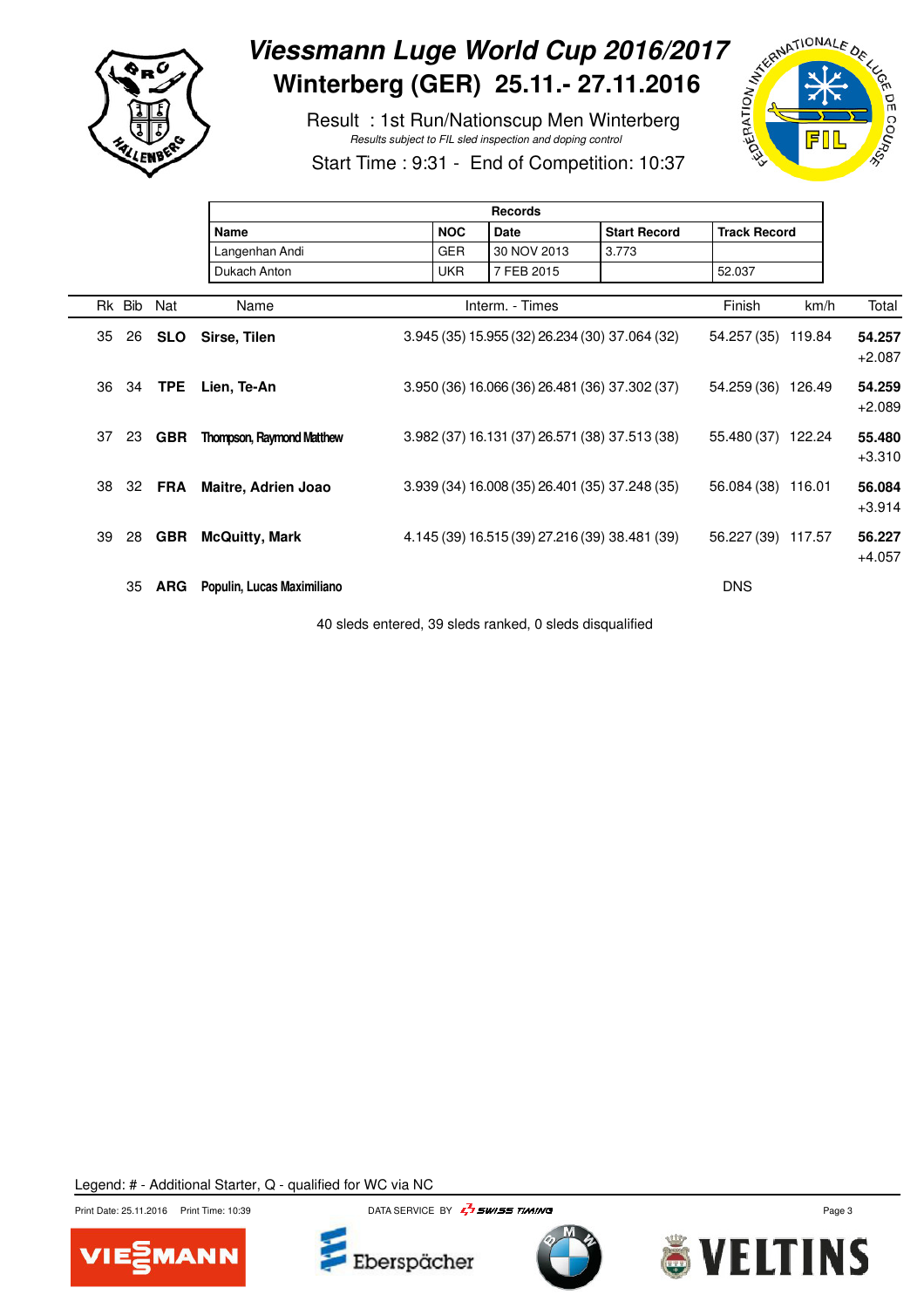

## Viessmann Luge World Cup 2016/2017<br>
Winterberg (GER) 25.11.- 27.11.2016<br>
Result : 2nd Run/WC Women Winterberg<br>
Start Time : 10:04 - End of October 2007 **Winterberg (GER) 25.11.- 27.11.2016**

 Result : 2nd Run/WC Women Winterberg Results subject to FIL sled inspection and doping control





|                |        |            | <b>Records</b>                |   |            |                 |                                                                                                  |       |                     |                                                  |                  |                      |
|----------------|--------|------------|-------------------------------|---|------------|-----------------|--------------------------------------------------------------------------------------------------|-------|---------------------|--------------------------------------------------|------------------|----------------------|
|                |        |            | Name                          |   | <b>NOC</b> | <b>Date</b>     |                                                                                                  |       | <b>Start Record</b> | <b>Track Record</b>                              |                  |                      |
|                |        |            | Geisenberger Natalie          |   | <b>GER</b> |                 | 5 DEC 2010                                                                                       | 4.903 |                     |                                                  |                  |                      |
|                |        |            | Geisenberger Natalie          |   | <b>GER</b> |                 | 26 NOV 2016                                                                                      |       |                     | 55.323                                           |                  |                      |
|                | Rk Bib | Nat        | Name                          |   |            | Interm. - Times |                                                                                                  |       |                     | Finish                                           | km/h             | Total                |
| 1.             | 24     | GER        | Geisenberger, Natalie         |   |            |                 | 4.930 (1) 16.839 (1) 28.162 (1) 39.135 (1)<br>4.921 (1) 16.795 (1) 28.096 (1) 39.051 (1)         |       |                     | 55.401(1)<br>55.323(1)                           | 131.77<br>132.15 | 1:50.724             |
| $\overline{2}$ |        |            | 20 GER Huefner, Tatjana       |   |            |                 | 4.970 (2) 16.852 (2) 28.204 (2) 39.215 (2)<br>4.971 (3) 16.860 (2) 28.226 (2) 39.223 (2)         |       |                     | 55.558 (2)<br>55.574 (2)                         | 132.64<br>132.30 | 1:51.132<br>$+0.408$ |
| 3              | 16     |            | GER Eitberger, Dajana         |   |            |                 | 5.033 (11) 16.990 (8) 28.369 (3) 39.416 (3)<br>5.046 (12) 17.013 (9) 28.386 (7) 39.388 (4)       |       |                     | 55.712 (3)<br>55.677 (3) 131.81                  | 133.23           | 1:51.389<br>$+0.665$ |
| 4              |        |            | 13 AUT Platzer, Birgit        | Q |            |                 | 5.092 (18) 17.078 (15) 28.465 (10) 39.521 (7)<br>5.090 (18) 17.075 (16) 28.482 (12) 39.511 (11)  |       |                     | 55.775 (4)<br>55.823 (6)                         | 134.27<br>134.12 | 1:51.598<br>$+0.874$ |
| 5              |        |            | 22 RUS Ivanova, Tatyana       |   |            |                 | 4.985 (6) 16.982 (7) 28.432 (9) 39.501 (5)<br>5.002 (6) 17.006 (8) 28.442 (10) 39.479 (10)       |       |                     | 56.016 (10) 129.44<br>55.764 (4)                 | 128.61           | 1:51.780<br>$+1.056$ |
| 6              |        |            | 12 CAN McRae, Kimberley       | Q |            |                 | 4.975 (5) 16.956 (5) 28.393 (5) 39.511 (6)<br>4.999 (5) 16.989 (7) 28.399 (8) 39.478 (9)         |       |                     | 55.925(5)<br>55.865 (9)                          | 132.06<br>132.54 | 1:51.790<br>$+1.066$ |
| 7              | 19     | <b>SUI</b> | Kocher, Martina               |   |            |                 | 5.026 (8) 16.963 (6) 28.370 (4) 39.476 (4)<br>5.025 (8) 16.935 (4) 28.308 (3) 39.382 (3)         |       |                     | 55.941 (7)<br>55.894 (11) 130.34                 | 131.67           | 1:51.835<br>$+1.111$ |
| 8              | 8      | <b>LAT</b> | Zirne, Ulla                   | Q |            |                 | 5.120 (20) 17.112 (17) 28.554 (16) 39.632 (13)<br>5.112 (21) 17.069 (15) 28.444 (11) 39.454 (7)  |       |                     | 56.005 (9)<br>55.840 (7)                         | 132.35<br>132.15 | 1:51.845<br>$+1.121$ |
| 9              |        |            | 15 USA Sweeney, Emily         |   |            |                 | 5.111 (19) 17.165 (20) 28.634 (19) 39.747 (16)<br>5.088 (17) 17.049 (11) 28.437 (9) 39.459 (8)   |       |                     | 56.114 (13) 128.75<br>55.781 (5) 132.74          |                  | 1:51.895<br>$+1.171$ |
| 10             |        |            | 11 CAN Gough, Alex            | Q |            |                 | 4.970 (2) 16.943 (3) 28.394 (6) 39.534 (9)<br>4.969 (2) 16.924 (3) 28.335 (4) 39.423 (6)         |       |                     | 56.042 (11) 131.77<br>55.887 (10) 133.18         |                  | 1:51.929<br>$+1.205$ |
| 11             |        |            | 18 USA Britcher, Summer       |   |            |                 | 5.058 (12) 17.018 (9) 28.426 (8) 39.531 (8)<br>5.039 (9) 16.976 (6) 28.362 (6) 39.524 (13)       |       |                     | 55.933 (6) 129.68<br>56.026 (13) 127.34          |                  | 1:51.959<br>$+1.235$ |
|                | 12 23  | LAT        | Cauce, Eliza                  |   |            |                 | 4.974 (4) 16.946 (4) 28.420 (7) 39.594 (10)<br>4.986 (4) 16.953 (5) 28.351 (5) 39.420 (5)        |       |                     | 56.129 (14) 132.49 1:51.972<br>55.843 (8) 131.72 |                  | $+1.248$             |
| 13             |        |            | 1 GER Taubitz Julia           | Q |            |                 | 5.074 (16) 17.073 (14) 28.520 (13) 39.606 (12)<br>5.085 (16) 17.067 (14) 28.493 (13) 39.522 (12) |       |                     | 55.996 (8) 132.30<br>55.982 (12) 130.90          |                  | 1:51.978<br>$+1.254$ |
|                | 14 21  |            | USA Hamlin, Erin              |   |            |                 | 5.031 (10) 17.060 (12) 28.512 (12) 39.605 (11)<br>5.043 (11) 17.053 (12) 28.501 (14) 39.546 (14) |       |                     | 56.053 (12) 127.25<br>56.038 (14) 125.56         |                  | 1:52.091<br>$+1.367$ |
|                | 15 14  | <b>ITA</b> | Robatscher, Sandra            |   |            |                 | 5.069 (15) 17.069 (13) 28.562 (17) 39.748 (17)<br>5.041 (10) 17.061 (13) 28.512 (15) 39.641 (15) |       |                     | 56.201 (15) 131.86<br>56.145 (16) 130.67         |                  | 1:52.346<br>$+1.622$ |
|                |        |            | 16 17 RUS Baturina, Ekaterina |   |            |                 | 5.013 (7) 17.041 (11) 28.484 (11) 39.646 (14)<br>5.019 (7) 17.045 (10) 28.540 (16) 39.670 (17)   |       |                     | 56.209 (16) 130.10<br>56.281 (17) 126.76         |                  | 1:52.490<br>$+1.766$ |
| 17             | 6      |            | POL Kuls, Ewa                 | Q |            |                 | 5.027 (9) 17.033 (10) 28.521 (14) 39.680 (15)<br>5.062 (14) 17.077 (17) 28.576 (17) 39.732 (19)  |       |                     | 56.291 (17) 131.38<br>56.337 (18) 130.62         |                  | 1:52.628<br>$+1.904$ |

Legend: # - Additional Starter, Q - qualified for WC via NC



MANN VIE



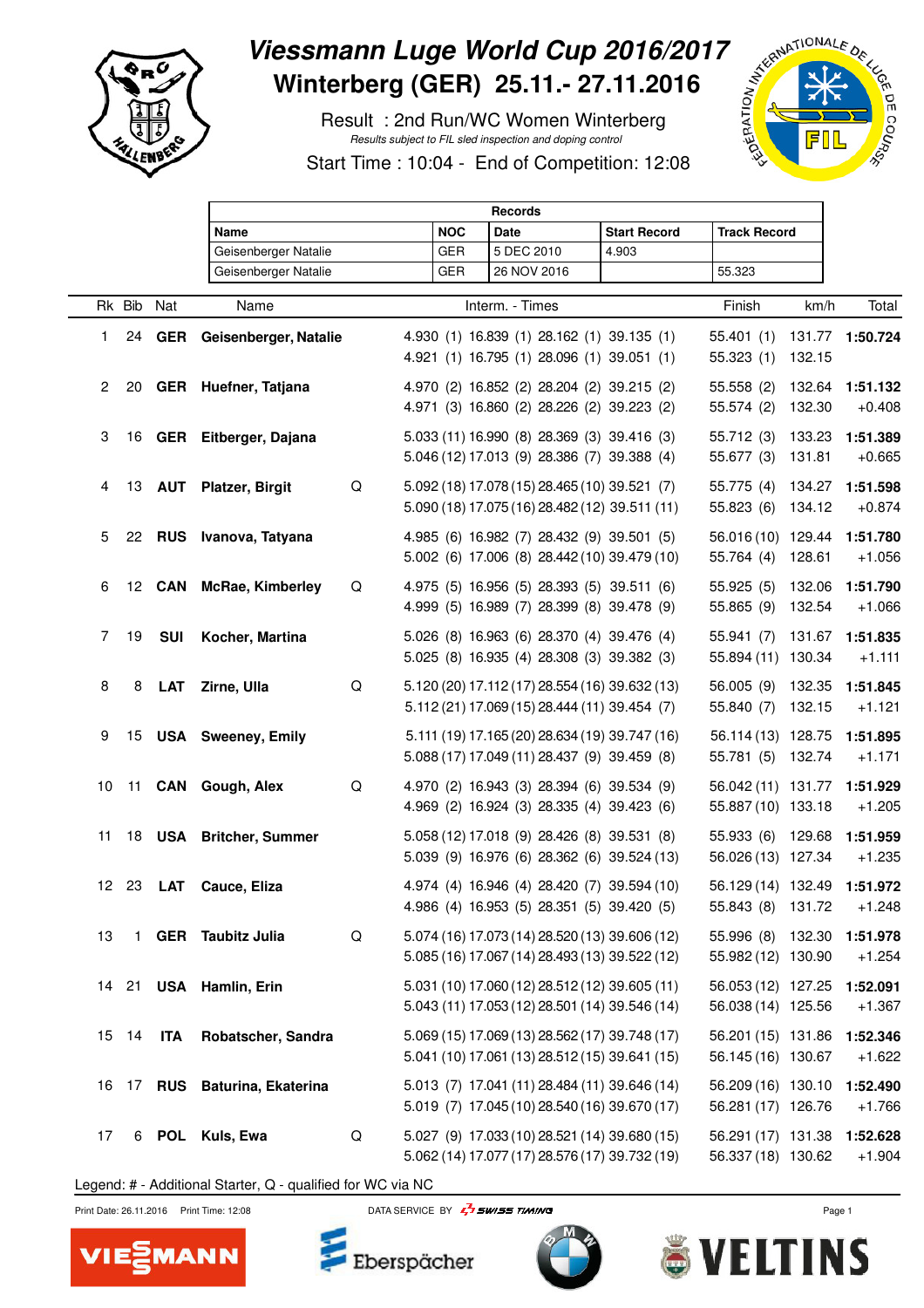

Г

# Viessmann Luge World Cup 2016/2017<br>Winterberg (GER) 25.11.- 27.11.2016<br>Result : 2nd Run/WC Women Winterberg<br>Start Time : 16.7 **Winterberg (GER) 25.11.- 27.11.2016**

 Result : 2nd Run/WC Women Winterberg Results subject to FIL sled inspection and doping control



Start Time : 10:04 - End of Competition: 12:08

|    |                |            | <b>Records</b>              |   |  |            |             |                 |  |                                                |                     |      |          |
|----|----------------|------------|-----------------------------|---|--|------------|-------------|-----------------|--|------------------------------------------------|---------------------|------|----------|
|    |                |            | <b>Name</b>                 |   |  | <b>NOC</b> | <b>Date</b> |                 |  | <b>Start Record</b>                            | <b>Track Record</b> |      |          |
|    |                |            | Geisenberger Natalie        |   |  | <b>GER</b> |             | 5 DEC 2010      |  | 4.903                                          |                     |      |          |
|    |                |            | Geisenberger Natalie        |   |  | <b>GER</b> |             | 26 NOV 2016     |  |                                                | 55.323              |      |          |
|    | Rk Bib         | Nat        | Name                        |   |  |            |             | Interm. - Times |  |                                                | Finish              | km/h | Total    |
| 18 | 9              | <b>RUS</b> | Katnikova, Ekaterina Q      |   |  |            |             |                 |  | 5.063 (14) 17.123 (18) 28.617 (18) 39.778 (20) | 56.342 (18) 127.43  |      | 1:52.687 |
|    |                |            |                             |   |  |            |             |                 |  | 5.073 (15) 17.126 (19) 28.602 (19) 39.725 (18) | 56.345 (19) 127.65  |      | $+1.963$ |
| 19 | 5              | <b>ROU</b> | Stramaturaru, Raluca Q      |   |  |            |             |                 |  | 5.150 (23) 17.192 (22) 28.642 (20) 39.755 (18) | 56.533 (21) 128.93  |      | 1:52.890 |
|    |                |            |                             |   |  |            |             |                 |  | 5.187 (24) 17.252 (24) 28.681 (21) 39.743 (20) | 56.357 (20) 129.31  |      | $+2.166$ |
| 20 | 7              | <b>AUT</b> | Kastlunger, Miriam          | Q |  |            |             |                 |  | 5.075 (17) 17.078 (15) 28.531 (15) 40.026 (24) | 56.814 (24) 129.96  |      | 1:52.918 |
|    |                |            |                             |   |  |            |             |                 |  | 5.101 (20) 17.132 (20) 28.585 (18) 39.660 (16) | 56.104 (15) 131.57  |      | $+2.194$ |
| 21 | 4              | USA        | Germaine, Raychel Michele Q |   |  |            |             |                 |  | 5.124 (21) 17.177 (21) 28.645 (21) 39.768 (19) | 56.366 (19) 127.93  |      | 1:52.975 |
|    |                |            |                             |   |  |            |             |                 |  | 5.167 (23) 17.228 (23) 28.837 (24) 40.041 (24) | 56.609 (23) 131.00  |      | $+2.251$ |
| 22 | $\overline{2}$ | <b>AUT</b> | Egle, Madeleine             | Q |  |            |             |                 |  | 5.141 (22) 17.194 (23) 28.712 (23) 39.896 (21) | 56.423 (20) 133.13  |      | 1:52.977 |
|    |                |            |                             |   |  |            |             |                 |  | 5.093 (19) 17.183 (21) 28.691 (22) 39.945 (23) | 56.554 (22) 133.28  |      | $+2.253$ |
| 23 | 10             | ITA        | Voetter, Andrea             | Q |  |            |             |                 |  | 5.152 (24) 17.252 (24) 28.809 (24) 40.019 (23) | 56.594 (22) 130.57  |      | 1:53.039 |
|    |                |            |                             |   |  |            |             |                 |  | 5.146 (22) 17.225 (22) 28.741 (23) 39.906 (22) | 56.445 (21) 131.14  |      | $+2.315$ |
| 24 | 3              | <b>SUI</b> | <b>Maag, Natalie</b>        | Q |  |            |             |                 |  | 5.060 (13) 17.129 (19) 28.656 (22) 39.917 (22) | 56.637 (23) 131.33  |      | 1:53.246 |
|    |                |            |                             |   |  |            |             |                 |  | 5.059 (13) 17.111 (18) 28.628 (20) 39.844 (21) | 56.609 (23) 129.58  |      | $+2.522$ |

24 sleds entered, 24 sleds ranked, 0 sleds disqualified







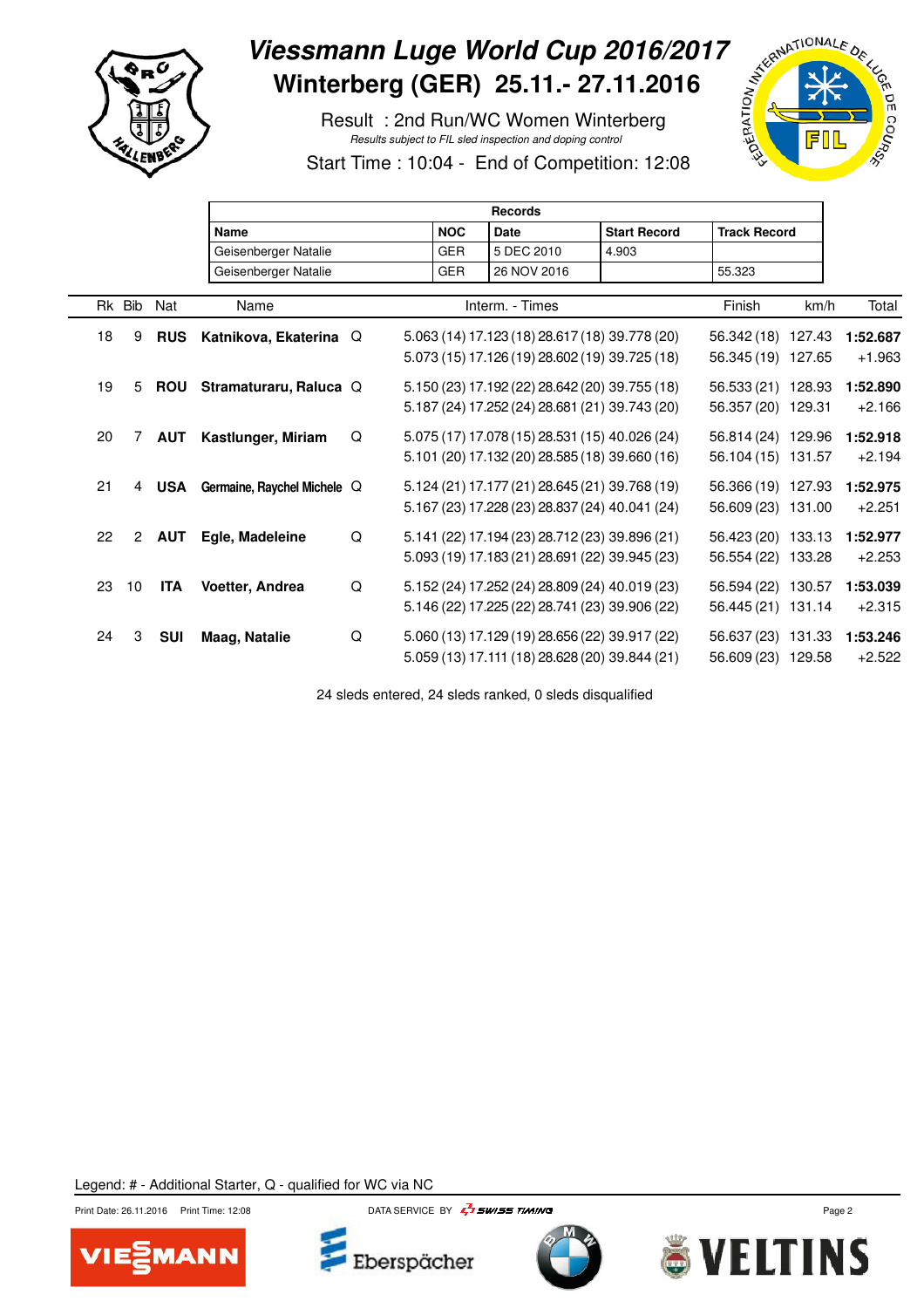

# Viessmann Luge World Cup 2016/2017<br>
Winterberg (GER) 25.11.- 27.11.2016<br>
Result : 2nd Run/WC Men Winterberg<br>
Start Time : 9:49 - End of Care with the community of the Care of Care with the control of the control of the con **Winterberg (GER) 25.11.- 27.11.2016**

 Result : 2nd Run/WC Men Winterberg Results subject to FIL sled inspection and doping control

Start Time : 9:49 - End of Competition: 12:23



|              |        |               | <b>Records</b>              |   |  |            |                                                                                                  |                     |                                          |                  |                      |  |
|--------------|--------|---------------|-----------------------------|---|--|------------|--------------------------------------------------------------------------------------------------|---------------------|------------------------------------------|------------------|----------------------|--|
|              |        |               | Name                        |   |  | <b>NOC</b> | <b>Date</b>                                                                                      | <b>Start Record</b> | <b>Track Record</b>                      |                  |                      |  |
|              |        |               | Langenhan Andi              |   |  | <b>GER</b> | 30 NOV 2013                                                                                      | 3.773               |                                          |                  |                      |  |
|              |        |               | Dukach Anton                |   |  | <b>UKR</b> | 7 FEB 2015                                                                                       |                     | 52.037                                   |                  |                      |  |
|              | Rk Bib | Nat           | Name                        |   |  |            | Interm. - Times                                                                                  |                     | Finish                                   | km/h             | Total                |  |
| 1            |        |               | 17 GER Ludwig, Johannes     | Q |  |            | 3.824 (1) 15.827 (2) 25.930 (1) 36.306 (1)<br>3.837 (1) 15.908 (7) 26.084 (7) 36.528 (8)         |                     | 52.181(1)<br>52.551(4)                   | 137.14<br>133.63 | 1:44.732             |  |
| $\mathbf{2}$ |        |               | 22 RUS Repilov, Roman       |   |  |            | 3.825 (2) 15.816 (1) 25.966 (2) 36.368 (2)<br>3.839 (2) 15.885 (3) 26.081 (6) 36.537 (9)         |                     | 52.343(2)<br>52.578 (9)                  | 135.95<br>134.52 | 1:44.921<br>$+0.189$ |  |
| 3            | 29     |               | GER Langenhan, Andi         |   |  |            | 3.845 (5) 15.882 (6) 26.025 (6) 36.461 (5)<br>3.853 (5) 15.896 (5) 26.080 (5) 36.510 (6)         |                     | 52.464(8)<br>52.513(3)                   | 131.29<br>134.47 | 1:44.977<br>$+0.245$ |  |
| 4            | 31     |               | GER Loch, Felix             |   |  |            | 3.873 (14) 15.911 (13) 26.067 (9) 36.471 (8)<br>3.900 (21) 16.001 (23) 26.196 (17) 36.606 (13)   |                     | 52.444(6)<br>52.585 (10) 135.95          | 133.38           | 1:45.029<br>$+0.297$ |  |
| 5            | 19     |               | RUS Pavlichenko, Semen      |   |  |            | 3.840 (3) 15.848 (3) 26.012 (4) 36.436 (4)<br>3.851 (4) 15.921 (10) 26.130 (11) 36.593 (11)      |                     | 52.405(3)<br>52.634 (13) 131.00          | 131.38           | 1:45.039<br>$+0.307$ |  |
| 6            | 28     |               | RUS Fedorov, Stepan         |   |  |            | 3.857 (9) 15.887 (7) 26.052 (8) 36.482 (9)<br>3.865 (8) 15.920 (8) 26.099 (10) 36.538 (10)       |                     | 52.466 (9)<br>52.593 (11) 133.38         | 134.52           | 1:45.059<br>$+0.327$ |  |
| 7            | 30     |               | <b>AUT</b> Kindl, Wolfgang  |   |  |            | 3.879 (16) 15.960 (21) 26.171 (23) 36.623 (24)<br>3.880 (15) 15.931 (11) 26.098 (9) 36.511 (7)   |                     | 52.586 (13) 135.08<br>52.507(2)          | 135.59           | 1:45.093<br>$+0.361$ |  |
| 8            |        |               | 13 AUT Frauscher, Armin     | Q |  |            | 3.840 (3) 15.904 (11) 26.081 (12) 36.533 (13)<br>3.841 (3) 15.861 (1) 26.031 (1) 36.496 (4)      |                     | 52.557 (12) 134.37<br>52.561(7)          | 134.37           | 1:45.118<br>$+0.386$ |  |
| 9            | 25     |               | GER von Schleinitz, Julian  |   |  |            | 3.847 (6) 15.895 (9) 26.081 (12) 36.493 (11)<br>3.876 (14) 15.987 (18) 26.199 (19) 36.671 (17)   |                     | 52.430(5)<br>52.707 (15) 129.40          | 130.15           | 1:45.137<br>$+0.405$ |  |
| 10           |        |               | 32 GER Palik, Ralf          |   |  |            | 3.904 (26) 15.973 (22) 26.159 (21) 36.611 (21)<br>3.905 (24) 15.996 (20) 26.190 (15) 36.614 (15) |                     | 52.595 (14) 133.87<br>52.560(6)          | 135.08           | 1:45.155<br>$+0.423$ |  |
| 11           | 26     | <b>USA</b>    | Mazdzer, Chris              |   |  |            | 3.867 (11) 15.907 (12) 26.076 (11) 36.518 (12)<br>3.868 (10) 15.897 (6) 26.044 (2) 36.474 (2)    |                     | 52.641 (20) 132.01<br>52.569(8)          | 130.90           | 1:45.210<br>$+0.478$ |  |
| 12           | 3      | <b>ITA</b>    | Gruber, Theo                | Q |  |            | 3.898 (22) 15.935 (15) 26.109 (14) 36.556 (15)<br>3.919 (28) 15.996 (20) 26.182 (14) 36.621 (16) |                     | 52.600 (16) 135.59<br>52.645 (14) 133.53 |                  | 1:45.245<br>$+0.513$ |  |
|              | 13 23  | LAT           | Kivlenieks, Inars           |   |  |            | 3.858 (10) 15.877 (4) 26.043 (7) 36.463 (6)<br>3.873 (11) 15.920 (8) 26.132 (12) 36.607 (14)     |                     | 52.493 (10) 134.27<br>52.784 (19) 133.38 |                  | 1:45.277<br>$+0.545$ |  |
| 14           |        |               | 7 AUT Egger, Reinhard       | Q |  |            | 3.854 (7) 15.877 (4) 26.020 (5) 36.470 (7)<br>3.873 (11) 15.969 (15) 26.197 (18) 36.701 (19)     |                     | 52.444(6)<br>52.846 (22) 127.52          | 134.47           | 1:45.290<br>$+0.558$ |  |
|              | 15 27  | <b>ITA</b>    | <b>Fischnaller, Dominik</b> |   |  |            | 3.869 (12) 15.899 (10) 26.067 (9) 36.594 (19)<br>3.854 (6) 15.894 (4) 26.066 (4) 36.469 (1)      |                     | 52.845 (27) 126.22<br>52.448 (1) 129.49  |                  | 1:45.293<br>$+0.561$ |  |
| 16           |        | 14 <b>CAN</b> | <b>Malyk, Mitchel</b>       | Q |  |            | 3.912 (27) 15.986 (26) 26.156 (20) 36.583 (18)<br>3.917 (27) 16.008 (25) 26.227 (22) 36.719 (21) |                     | 52.536 (11) 135.23<br>52.784 (19) 134.27 |                  | 1:45.320<br>$+0.588$ |  |

Bib 21 West Tucker (USA) disqualified § 5 3.2.2 overweight of gear

Legend: # - Additional Starter, Q - qualified for WC via NC





Print Date: 27.11.2016 Print Time: 12:24 DATA SERVICE BY  $\frac{1}{4}$  SWISS TIMING



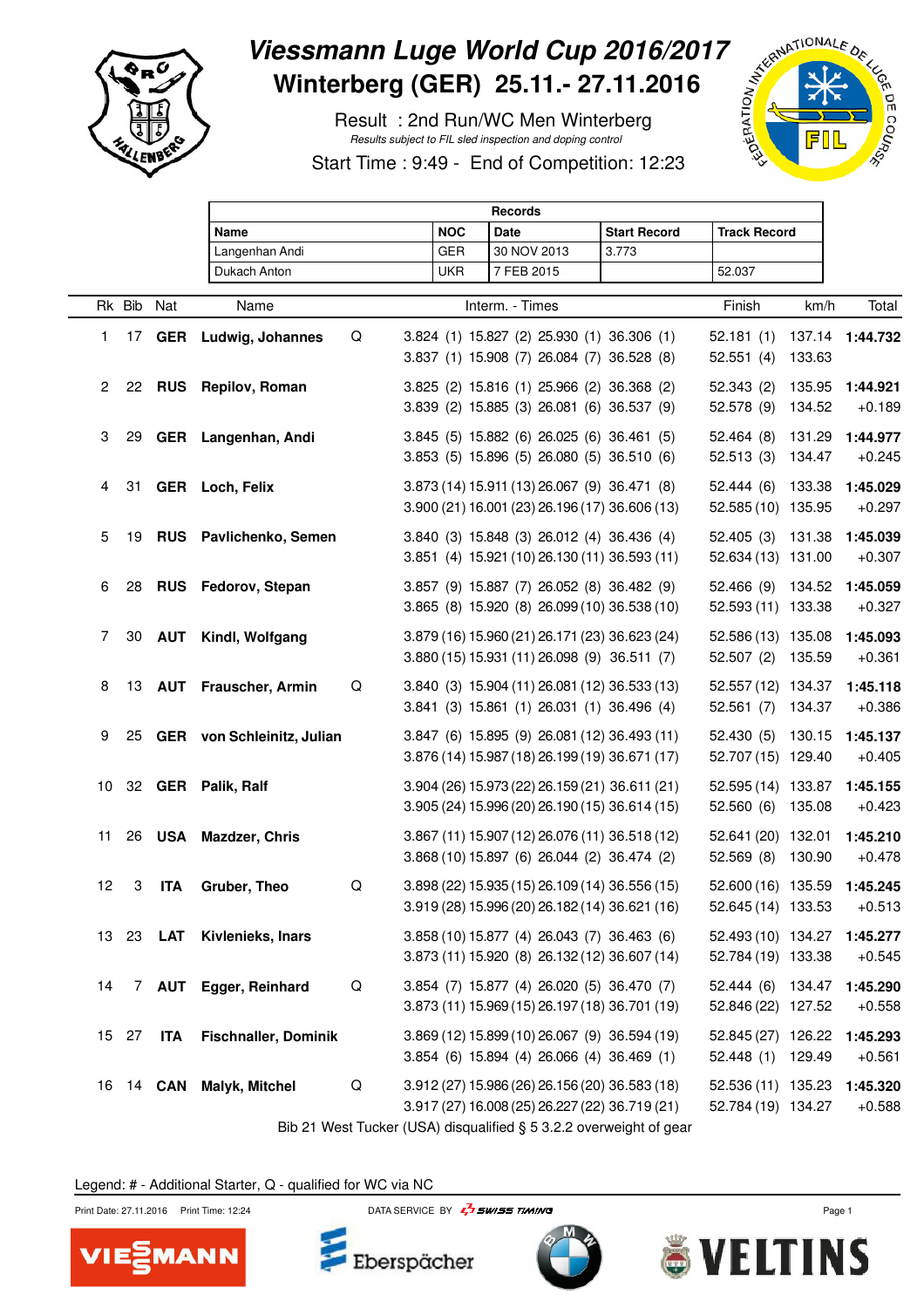

Г

# Viessmann Luge World Cup 2016/2017<br>Winterberg (GER) 25.11.- 27.11.2016<br>Result : 2nd Run/WC Men Winterberg<br>Start Time : 9:49 - End of Care and Joping control **Winterberg (GER) 25.11.- 27.11.2016**

 Result : 2nd Run/WC Men Winterberg Results subject to FIL sled inspection and doping control





|        |                 |               | <b>Records</b>             |             |            |                                                                                                  |                     |                                          |        |                      |  |  |  |
|--------|-----------------|---------------|----------------------------|-------------|------------|--------------------------------------------------------------------------------------------------|---------------------|------------------------------------------|--------|----------------------|--|--|--|
|        |                 |               | Name                       |             | <b>NOC</b> | Date                                                                                             | <b>Start Record</b> | <b>Track Record</b>                      |        |                      |  |  |  |
|        |                 |               | Langenhan Andi             |             | <b>GER</b> | 30 NOV 2013                                                                                      | 3.773               |                                          |        |                      |  |  |  |
|        |                 |               | Dukach Anton               |             | <b>UKR</b> | 7 FEB 2015                                                                                       |                     | 52.037                                   |        |                      |  |  |  |
|        | Rk Bib          | Nat           | Name                       |             |            | Interm. - Times                                                                                  |                     | Finish                                   | km/h   | Total                |  |  |  |
|        | 17 16           | <b>LAT</b>    | <b>Rozitis, Riks</b>       | Q           |            | 3.946 (31) 16.004 (29) 26.133 (17) 36.491 (10)<br>3.956 (31) 16.083 (31) 26.301 (29) 36.749 (25) |                     | 52.420(4)<br>52.901 (24) 134.42          | 134.73 | 1:45.321<br>$+0.589$ |  |  |  |
| 18     |                 | 12 <b>AUT</b> | Gleirscher, Nico           | $\mathsf Q$ |            | 3.897 (21) 16.013 (30) 26.223 (29) 36.659 (28)<br>3.883 (16) 15.957 (14) 26.158 (13) 36.600 (12) |                     | 52.732 (24) 134.07<br>52.599 (12) 135.13 |        | 1:45.331<br>$+0.599$ |  |  |  |
| 19     | 24              | <b>ITA</b>    | Fischnaller, Kevin         |             |            | 3.874 (15) 15.890 (8) 26.002 (3) 36.400 (3)<br>3.897 (20) 15.950 (12) 26.086 (8) 36.487 (3)      |                     | 52.793 (25) 134.62<br>52.552 (5) 129.82  |        | 1:45.345<br>$+0.613$ |  |  |  |
| 20     | 9               | <b>USA</b>    | <b>Morris, Taylor Cloy</b> | Q           |            | 3.917 (29) 15.998 (28) 26.194 (27) 36.620 (22)<br>3.939 (30) 16.031 (27) 26.263 (23) 36.723 (23) |                     | 52.614 (17) 134.73<br>52.748 (17) 134.98 |        | 1:45.362<br>$+0.630$ |  |  |  |
| 21     | 15 <sub>1</sub> |               | <b>CAN</b> Edney, Samuel   | $\mathsf Q$ |            | 3.884 (18) 15.946 (17) 26.125 (16) 36.537 (14)<br>3.891 (17) 15.972 (16) 26.208 (21) 36.687 (18) |                     | 52.597 (15) 133.97<br>52.781 (18) 134.27 |        | 1:45.378<br>$+0.646$ |  |  |  |
| 22     | 1               | <b>LAT</b>    | Darznieks, Arturs          | Q           |            | 3.880 (17) 15.947 (18) 26.115 (15) 36.558 (16)<br>3.858 (7) 15.873 (2) 26.049 (3) 36.498 (5)     |                     | 52.652 (21) 133.13<br>52.744 (16) 131.91 |        | 1:45.396<br>$+0.664$ |  |  |  |
| 23     | 11              | <b>LAT</b>    | Aparjods, Kristers         | Q           |            | 3.902 (25) 15.979 (23) 26.177 (25) 36.627 (25)<br>3.904 (23) 16.053 (30) 26.279 (26) 36.763 (26) |                     | 52.635 (18) 129.82<br>52.867 (23) 129.40 |        | 1:45.502<br>$+0.770$ |  |  |  |
| 24     | 10              | <b>ROU</b>    | Cretu, Valentin            | $\mathsf Q$ |            | 3.913 (28) 15.982 (24) 26.159 (21) 36.581 (17)<br>3.907 (25) 15.973 (17) 26.200 (20) 36.722 (22) |                     | 52.639 (19) 134.68<br>52.917 (25) 133.53 |        | 1:45.556<br>$+0.824$ |  |  |  |
| 25     | 18              | <b>RUS</b>    | Aravin, Maksim             |             |            | 3.943 (30) 16.054 (31) 26.331 (31) 36.838 (31)<br>3.924 (29) 16.052 (29) 26.289 (27) 36.748 (24) |                     | 52.938 (29) 134.27<br>52.785 (21) 133.72 |        | 1:45.723<br>$+0.991$ |  |  |  |
| 26     | $2^{\circ}$     | <b>POL</b>    | Kurowski, Maciej           | Q           |            | 3.888 (19) 15.957 (20) 26.144 (19) 36.606 (20)<br>3.893 (18) 16.006 (24) 26.290 (28) 36.863 (30) |                     | 52.727 (22) 133.43<br>53.090 (29) 133.87 |        | 1:45.817<br>$+1.085$ |  |  |  |
| 27     | 6               | <b>LAT</b>    | <b>Maurins, Kristaps</b>   | $\mathsf Q$ |            | 3.856 (8) 15.917 (14) 26.139 (18) 36.633 (26)<br>3.866 (9) 15.956 (13) 26.194 (16) 36.705 (20)   |                     | 52.880 (28) 127.52<br>52.952 (26) 128.61 |        | 1:45.832<br>$+1.100$ |  |  |  |
|        | 28 20           | <b>ITA</b>    | Rieder, Emanuel            |             |            | 3.869 (12) 15.948 (19) 26.207 (28) 36.765 (30)<br>3.873 (11) 15.998 (22) 26.277 (24) 36.793 (27) |                     | 52.957 (30) 133.08<br>52.979 (27) 133.18 |        | 1:45.936<br>$+1.204$ |  |  |  |
| 29     | 8               |               | SVK Ninis, Jozef           | $\mathsf Q$ |            | 3.891 (20) 15.944 (16) 26.171 (23) 36.643 (27)<br>3.896 (19) 15.995 (19) 26.278 (25) 36.852 (28) |                     | 52.731 (23) 129.49<br>53.263 (30) 130.76 |        | 1:45.994<br>$+1.262$ |  |  |  |
| $30\,$ |                 | 4 CZE         | Hyman, Ondrej              | Q           |            | 3.898 (22) 15.992 (27) 26.231 (30) 36.750 (29)<br>3.908 (26) 16.044 (28) 26.329 (30) 36.852 (28) |                     | 53.013 (31) 131.53<br>53.079 (28) 133.53 |        | 1:46.092<br>$+1.360$ |  |  |  |
| 31     | 5               | <b>RUS</b>    | Stepichev, Alexander Q     |             |            | 3.898 (22) 15.982 (24) 26.182 (26) 36.622 (23)<br>3.902 (22) 16.027 (26) 26.452 (31) 37.069 (31) |                     | 52.839 (26) 127.70<br>53.275 (31) 133.23 |        | 1:46.114<br>$+1.382$ |  |  |  |
|        | 21              |               | <b>USA</b> West, Tucker    |             |            |                                                                                                  |                     | <b>DSQ</b>                               |        | <b>DSQ</b>           |  |  |  |

32 sleds entered, 31 sleds ranked, 1 sled disqualified Bib 21 West Tucker (USA) disqualified § 5 3.2.2 overweight of gear

Legend: # - Additional Starter, Q - qualified for WC via NC



**MANN** 



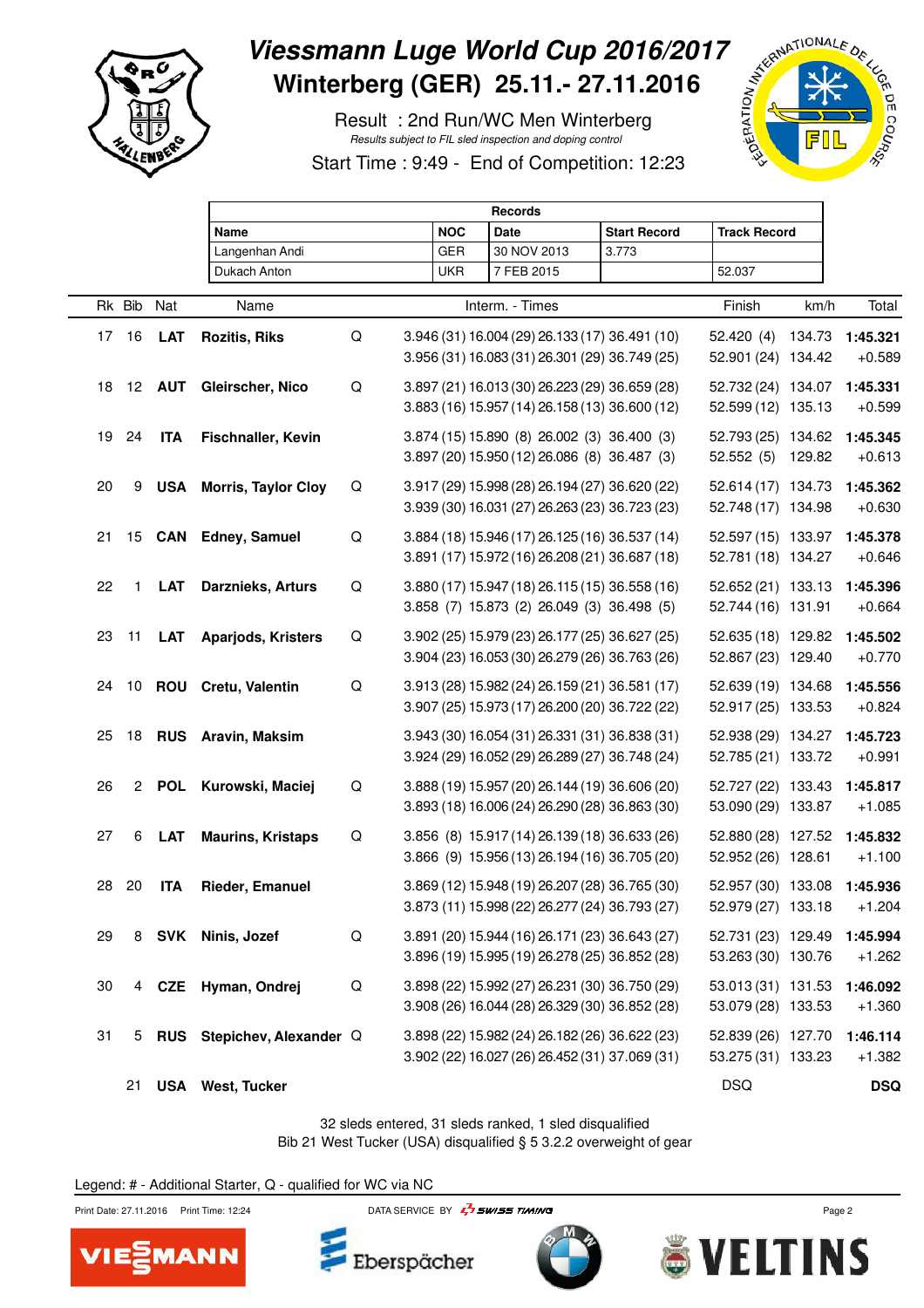

 $\Gamma$ 

## Viessmann Luge World Cup 2016/2017<br>
Winterberg (GER) 25.11.- 27.11.2016<br>
Result : 2nd Run/WC Doubles Winterberg<br>
Start Time : 12<sup>.44</sup> - End of October 2007 **Winterberg (GER) 25.11.- 27.11.2016**

 Result : 2nd Run/WC Doubles Winterberg Results subject to FIL sled inspection and doping control

Start Time : 12:44 - End of Competition: 14:48

|    |        |                  | <b>Records</b>                                   |             |            |                                                                                                  |  |                     |                                                   |                  |                      |
|----|--------|------------------|--------------------------------------------------|-------------|------------|--------------------------------------------------------------------------------------------------|--|---------------------|---------------------------------------------------|------------------|----------------------|
|    |        |                  | Name                                             |             | <b>NOC</b> | Date                                                                                             |  | <b>Start Record</b> | <b>Track Record</b>                               |                  |                      |
|    |        |                  | Eggert/Benecken                                  |             | <b>GER</b> | 26 NOV 2016                                                                                      |  | 2.983               |                                                   |                  |                      |
|    |        |                  | Eggert/Benecken                                  |             | <b>GER</b> | 26 NOV 2016                                                                                      |  |                     | 42.943                                            |                  |                      |
|    | Rk Bib | Nat              | Name                                             |             |            | Interm. - Times                                                                                  |  |                     | Finish                                            | km/h             | Total                |
| 1. |        | 22 GER           | <b>Eggert, Toni</b><br>Benecken, Sascha          |             |            | 2.983 (1) 12.154 (1) 22.529 (1) 34.259 (1)<br>3.009 (2) 12.139 (1) 22.498 (1) 34.226 (1)         |  |                     | 42.962(1)<br>42.943 (1)                           | 126.84<br>126.00 | 1:25.905             |
| 2  | 24     | <b>GER</b>       | Geueke, Robin Johannes<br>Gamm, David            |             |            | 3.045 (7) 12.205 (3) 22.597 (3) 34.361 (3)<br>3.041 (5) 12.202 (4) 22.584 (2) 34.349 (2)         |  |                     | 43.138 (3)<br>43.149 (2)                          | 131.81<br>127.20 | 1:26.287<br>$+0.382$ |
| 3  | 20     | GER              | <b>Wendl, Tobias</b><br>Arlt, Tobias             |             |            | 3.042 (6) 12.208 (4) 22.570 (2) 34.274 (2)<br>3.134 (22) 12.399 (20) 22.827 (17) 34.594 (13)     |  |                     | 43.066 (2)<br>43.360 (10) 127.07                  | 122.65           | 1:26.426<br>$+0.521$ |
| 4  | 23     | LAT              | Sics, Andris<br>Sics, Juris                      |             |            | 3.047 (8) 12.258 (11) 22.664 (7) 34.423 (5)<br>3.049 (8) 12.258 (7) 22.650 (5) 34.409 (3)        |  |                     | 43.192 (4)<br>43.345 (8)                          | 127.07<br>122.19 | 1:26.537<br>$+0.632$ |
| 5  | 14     | <b>ITA</b>       | Rieder, Ludwig<br>Rastner, Patrick               |             |            | 3.000 (2) 12.181 (2) 22.613 (4) 34.386 (4)<br>3.006 (1) 12.198 (3) 22.627 (4) 34.422 (6)         |  |                     | 43.236 (5)<br>43.310 (6)                          | 125.04<br>125.65 | 1:26.546<br>$+0.641$ |
| 6  | 15     | USA              | Mortensen, Matt<br>Terdiman, Jayson              |             |            | 3.057 (13) 12.273 (13) 22.705 (11) 34.496 (8)<br>3.067 (13) 12.297 (15) 22.725 (11) 34.513 (9)   |  |                     | 43.282 (6)<br>43.299 (5)                          | 126.00<br>125.69 | 1:26.581<br>$+0.676$ |
| 7  |        | <b>12 CAN</b>    | <b>Walker, Tristan</b><br>Snith, Justin          | Q           |            | 3.040 (5) 12.223 (5) 22.644 (5) 34.451 (6)<br>3.018 (3) 12.191 (2) 22.599 (3) 34.418 (5)         |  |                     | 43.467 (11) 123.88<br>43.280 (4)                  | 130.05           | 1:26.747<br>$+0.842$ |
| 8  | 21     | <b>ITA</b>       | Oberstolz, Christian<br>Gruber, Patrick          |             |            | 3.053 (10) 12.250 (10) 22.705 (11) 34.522 (10)<br>3.064 (11) 12.277 (12) 22.727 (12) 34.541 (12) |  |                     | 43.370 (8) 126.71<br>43.389 (11) 131.81           |                  | 1:26.759<br>$+0.854$ |
| 9  | 13     | <b>RUS</b>       | Denisyev, Alexander<br>Antonov, Vladislav        |             |            | 3.058 (14) 12.234 (6) 22.675 (8) 34.485 (7)<br>3.069 (15) 12.251 (5) 22.709 (9) 34.526 (10)      |  |                     | 43.349 (7) 125.26<br>43.411 (12) 124.86           |                  | 1:26.760<br>$+0.855$ |
| 10 | 18     | <b>POL</b>       | Chmielewski, Wojciech Jerzy<br>Kowalewski, Jakub |             |            | 3.060 (15) 12.306 (16) 22.771 (16) 34.629 (14)<br>3.044 (6) 12.265 (8) 22.700 (7) 34.504 (8)     |  |                     | 43.533 (13) 125.91<br>43.349 (9)                  | 127.11           | 1:26.882<br>$+0.977$ |
| 11 | 11     | LAT              | Gudramovics, Oskars Q<br>Kalnins, Peteris        |             |            | 3.072 (18) 12.263 (12) 22.657 (6) 34.635 (15)<br>3.068 (14) 12.255 (6) 22.656 (6) 34.413 (4)     |  |                     | 43.585 (17) 123.83<br>43.336 (7)                  | 122.65           | 1:26.921<br>$+1.016$ |
|    | 12 19  | <b>RUS</b>       | <b>Bogdanov, Andrey</b><br>Medvedev, Andrey      |             |            | 3.055 (11) 12.275 (14) 22.732 (14) 34.563 (11)<br>3.057 (10) 12.269 (9) 22.722 (10) 34.532 (11)  |  |                     | 43.488 (12) 120.12 1:26.937<br>43.449 (13) 123.66 |                  | $+1.032$             |
|    |        | 13 10 <b>CZE</b> | <b>Broz, Lukas</b><br>Broz, Antonin              | $\mathsf Q$ |            | 3.052 (9) 12.280 (15) 22.730 (13) 34.575 (12)<br>3.086 (19) 12.323 (17) 22.788 (15) 34.653 (15)  |  |                     | 43.453 (10) 121.00<br>43.536 (14) 122.65          |                  | 1:26.989<br>$+1.084$ |
| 14 |        | 5 AUT            | Steu, Thomas<br>Koller, Lorenz                   | Q           |            | 3.071 (17) 12.247 (9) 22.702 (9) 34.499 (9)<br>3.066 (12) 12.296 (14) 22.791 (16) 34.648 (14)    |  |                     | 43.437 (9) 124.86<br>43.598 (16) 122.44           |                  | 1:27.035<br>$+1.130$ |
| 15 |        |                  | 4 USA Hyrns, Jacob<br>Espinoza, Anthony          | Q           |            | 3.025 (3) 12.240 (7) 22.741 (15) 34.607 (13)<br>3.034 (4) 12.276 (11) 22.784 (14) 34.671 (16)    |  |                     | 43.534 (14) 123.96<br>43.583 (15) 124.56          |                  | 1:27.117<br>$+1.212$ |
|    |        |                  | 16 17 AUT Penz, Peter<br>Fischler, Georg         |             |            | 3.076 (20) 12.499 (24) 23.040 (23) 34.892 (23)<br>3.051 (9) 12.280 (13) 22.707 (8) 34.471 (7)    |  |                     | 43.935 (21) 121.08<br>43.239 (3) 132.74           |                  | 1:27.174<br>$+1.269$ |
| 17 |        | 16 <b>RUS</b>    | Yuzhakov, Vladislav<br>Prokhorov, lurii          |             |            | 3.073 (19) 12.314 (19) 22.814 (17) 34.684 (17)<br>3.072 (16) 12.311 (16) 22.827 (17) 34.756 (18) |  |                     | 43.554 (15) 123.24<br>43.662 (18) 124.82          |                  | 1:27.216<br>$+1.311$ |

Legend: # - Additional Starter, Q - qualified for WC via NC



Print Date: 26.11.2016 Print Time: 14:48 DATA SERVICE BY  $\frac{1}{4}$  SWISS TIMING



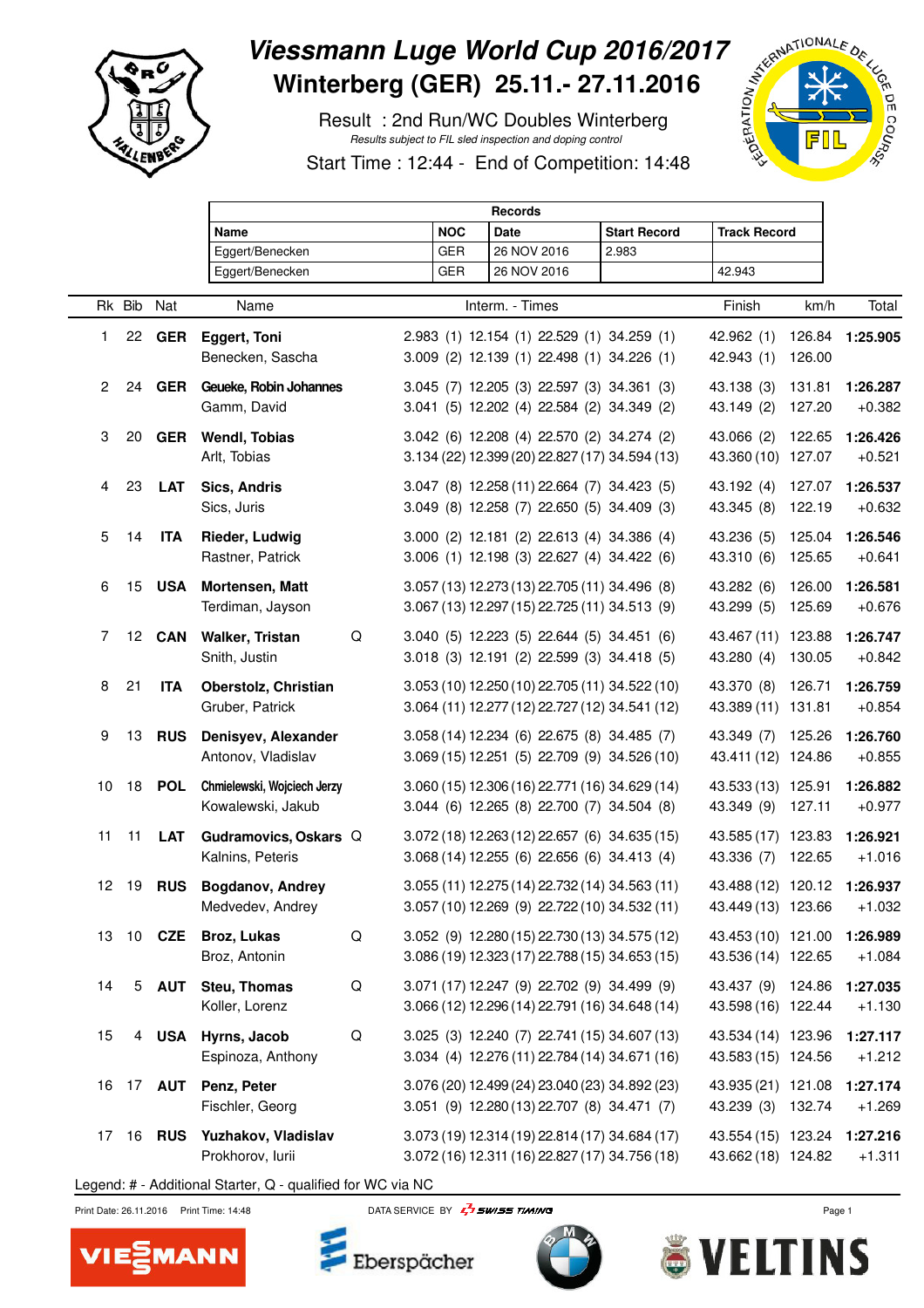

 $\Gamma$ 

## Viessmann Luge World Cup 2016/2017<br>
Winterberg (GER) 25.11.- 27.11.2016<br>
Result : 2nd Run/WC Doubles Winterberg<br>
Start Time : 12<sup>.44</sup> - End of C **Winterberg (GER) 25.11.- 27.11.2016**

 Result : 2nd Run/WC Doubles Winterberg Results subject to FIL sled inspection and doping control



Start Time : 12:44 - End of Competition: 14:48

|    |        |                |            | <b>Records</b>                                  |   |  |            |      |                 |  |                                                                                                  |                     |  |                                          |                      |
|----|--------|----------------|------------|-------------------------------------------------|---|--|------------|------|-----------------|--|--------------------------------------------------------------------------------------------------|---------------------|--|------------------------------------------|----------------------|
|    |        |                |            | <b>Name</b>                                     |   |  | <b>NOC</b> | Date |                 |  | <b>Start Record</b>                                                                              | <b>Track Record</b> |  |                                          |                      |
|    |        |                |            | Eggert/Benecken                                 |   |  | <b>GER</b> |      | 26 NOV 2016     |  | 2.983                                                                                            |                     |  |                                          |                      |
|    |        |                |            | Eggert/Benecken                                 |   |  | <b>GER</b> |      | 26 NOV 2016     |  |                                                                                                  | 42.943              |  |                                          |                      |
|    | Rk Bib |                | Nat        | Name                                            |   |  |            |      | Interm. - Times |  |                                                                                                  | Finish              |  | km/h                                     | Total                |
|    | 18     | 7              | <b>LAT</b> | <b>Putins, Kristens</b><br>Marcinkevics, Imants | Q |  |            |      |                 |  | 3.055 (11) 12.312 (17) 22.817 (18) 34.691 (18)<br>3.075 (17) 12.344 (18) 22.837 (19) 34.700 (17) |                     |  | 43.624 (19) 124.48<br>43.655 (17) 120.08 | 1:27.279<br>$+1.374$ |
|    | 19     | 8              | <b>SVK</b> | Solcansky, Marek<br>Stuchlak, Karol             | Q |  |            |      |                 |  | 3.089 (23) 12.376 (22) 22.841 (20) 34.698 (19)<br>3.105 (20) 12.414 (22) 22.897 (20) 34.767 (19) |                     |  | 43.606 (18) 122.74<br>43.794 (20) 123.58 | 1:27.400<br>$+1.495$ |
|    | 20     | $\overline{2}$ | <b>AUT</b> | Trojer, David<br>Knoll, Philip                  | Q |  |            |      |                 |  | 3.034 (4) 12.240 (7) 22.703 (10) 34.662 (16)<br>3.044 (6) 12.275 (10) 22.769 (13) 34.878 (21)    |                     |  | 43.568 (16) 125.69<br>43.853 (21) 124.48 | 1:27.421<br>$+1.516$ |
| 21 |        | 9              | <b>CZE</b> | Kvicala, Matej<br>Kudera, Jaromir               | Q |  |            |      |                 |  | 3.088 (22) 12.365 (20) 22.908 (21) 34.809 (21)<br>3.084 (18) 12.379 (19) 22.916 (21) 34.822 (20) |                     |  | 43.862 (20) 124.61<br>43.785 (19) 125.43 | 1:27.647<br>$+1.742$ |
|    | 22     | 3              | <b>UKR</b> | Obolonchyk, Oleksandr Q<br>Zakharkiv, Roman     |   |  |            |      |                 |  | 3.076 (20) 12.373 (21) 22.930 (22) 34.864 (22)<br>3.121 (21) 12.409 (21) 22.983 (22) 34.929 (22) |                     |  | 43.962 (22) 124.69<br>44.617 (23) 119.60 | 1:28.579<br>$+2.674$ |
|    | 23     |                | <b>ROU</b> | Atodiresei, Cosmin<br>Musei, Stefan             | Q |  |            |      |                 |  | 3.142 (24) 12.494 (23) 23.077 (24) 35.048 (24)<br>3.185 (23) 12.558 (23) 23.147 (23) 35.176 (23) |                     |  | 44.313 (23) 119.52<br>44.294 (22) 123.62 | 1:28.607<br>$+2.702$ |
|    |        | 6              | <b>ITA</b> | Gruber, Florian<br>Kainzwaldner, Simon          | Q |  |            |      |                 |  | 3.067 (16) 12.313 (18) 22.828 (19) 34.708 (20)                                                   | <b>DNS</b>          |  | 45.148 (24) 111.24                       |                      |

24 sleds entered, 23 sleds ranked, 0 sleds disqualified







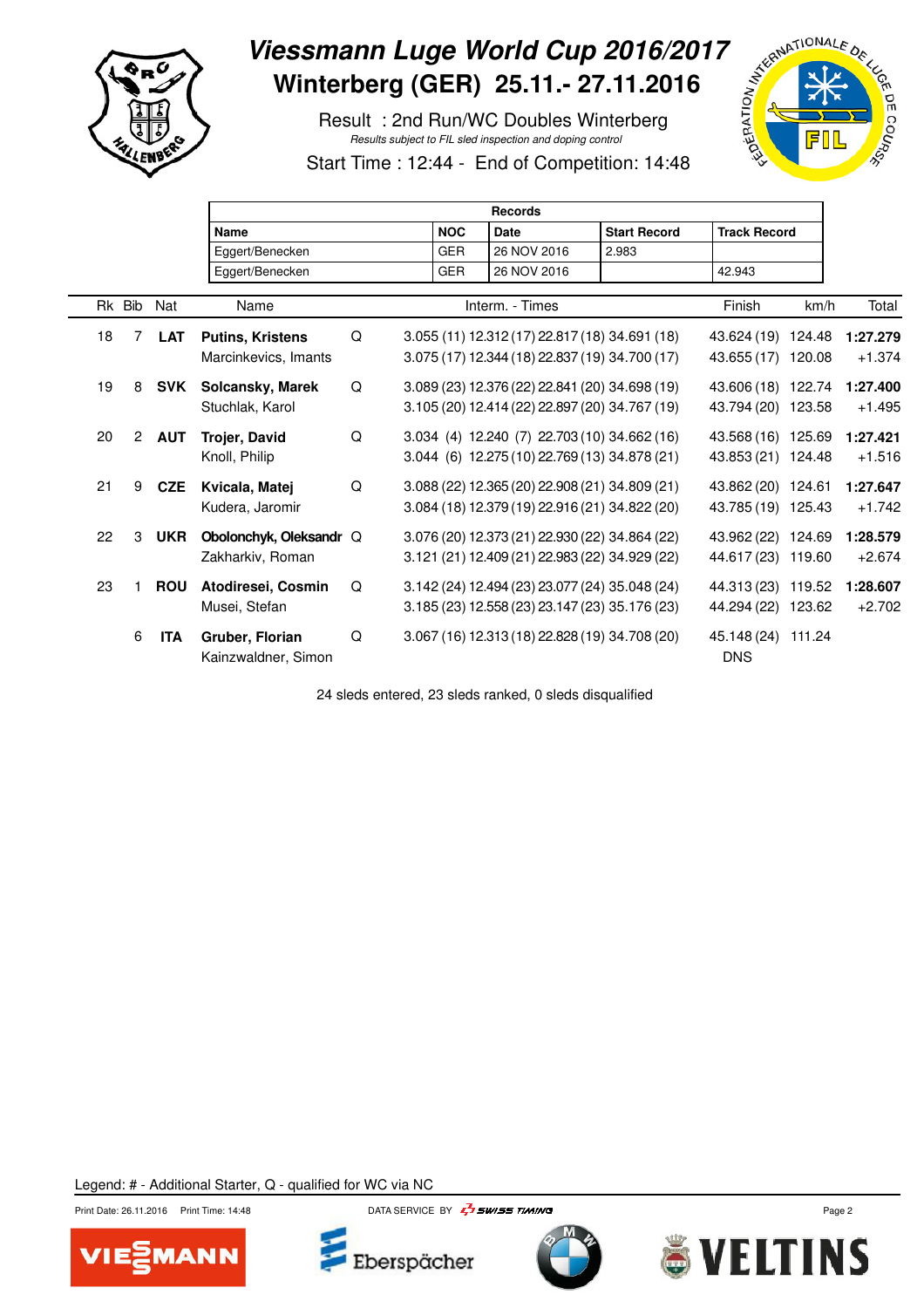

#### **BMW Sprint World Cup 2016/2017 Winterberg (GER) 27.11.2016**

 Result : BMW Sprint World Cup Women Results subject to FIL sled inspection and doping control Start Time : 13:04 - End of Competition: 13:25



| Rk             | Bib            | Nat        | Name                    | Start<br>speed | Intermediates |             | Finish |          | km/h   |
|----------------|----------------|------------|-------------------------|----------------|---------------|-------------|--------|----------|--------|
| 1              | 13             | <b>GER</b> | Eitberger, Dajana       | 74.8           | 20.104(3)     | 30.813(1)   | 39.119 | $+0.000$ | 132.11 |
| $\overline{2}$ | 12             | <b>AUT</b> | <b>Platzer, Birgit</b>  | 74.9           | 20.099(2)     | 30.816(2)   | 39.182 | $+0.063$ | 131.72 |
| 3              | 15             | <b>GER</b> | Geisenberger, Natalie   | 72.8           | 20.087(1)     | 30.838(3)   | 39.201 | $+0.082$ | 130.71 |
| 4              | 11             | <b>RUS</b> | Ivanova, Tatyana        | 74.4           | 20.163(8)     | 30.904(5)   | 39.241 | $+0.122$ | 127.52 |
| 5              | 14             | <b>GER</b> | Huefner, Tatjana        | 74.1           | 20.121(4)     | 30.868(4)   | 39.285 | $+0.166$ | 126.89 |
| 6              | $\overline{2}$ | <b>USA</b> | Hamlin, Erin            | 73.7           | 20.147(5)     | 30.913(6)   | 39.342 | $+0.223$ | 124.74 |
| 7              | 9              | <b>SUI</b> | Kocher, Martina         | 74.5           | 20.160(7)     | 30.955(7)   | 39.364 | $+0.245$ | 132.06 |
| 8              | 4              | <b>LAT</b> | Cauce, Eliza            | 73.7           | 20.155(6)     | 30.961(8)   | 39.389 | $+0.270$ | 131.91 |
| 9              | 3              | <b>GER</b> | <b>Taubitz Julia</b>    | 72.8           | 20.210(9)     | 31.001(9)   | 39.396 | $+0.277$ | 130.67 |
| 10             | 10             | <b>CAN</b> | McRae, Kimberley        | 73.7           | 20.213 (10)   | 31.004(10)  | 39.421 | $+0.302$ | 130.62 |
| 11             | 5              | <b>USA</b> | <b>Britcher, Summer</b> | 73.7           | 20.215(11)    | 31.013(11)  | 39.439 | $+0.320$ | 132.01 |
| 12             | 8              | <b>LAT</b> | Zirne, Ulla             | 73.2           | 20.234 (13)   | 31.028 (12) | 39.460 | $+0.341$ | 130.52 |
| 13             | 6              | <b>CAN</b> | Gough, Alex             | 72.4           | 20.244 (14)   | 31.062(14)  | 39.479 | $+0.360$ | 131.29 |
| 14             | 7              | <b>USA</b> | <b>Sweeney, Emily</b>   | 72.4           | 20.232 (12)   | 31.053(13)  | 39.492 | $+0.373$ | 126.18 |
| 15             |                | <b>ITA</b> | Robatscher, Sandra      | 73.3           | 20.331(15)    | 31.193(15)  | 39.658 | $+0.539$ | 128.70 |

15 sleds entered, 15 sleds ranked, 0 sleds disqualified



Print Date: 27.11.2016 Print Time: 13:26 DATA SERVICE BY  $\frac{1}{4}$  SWISS TIMING



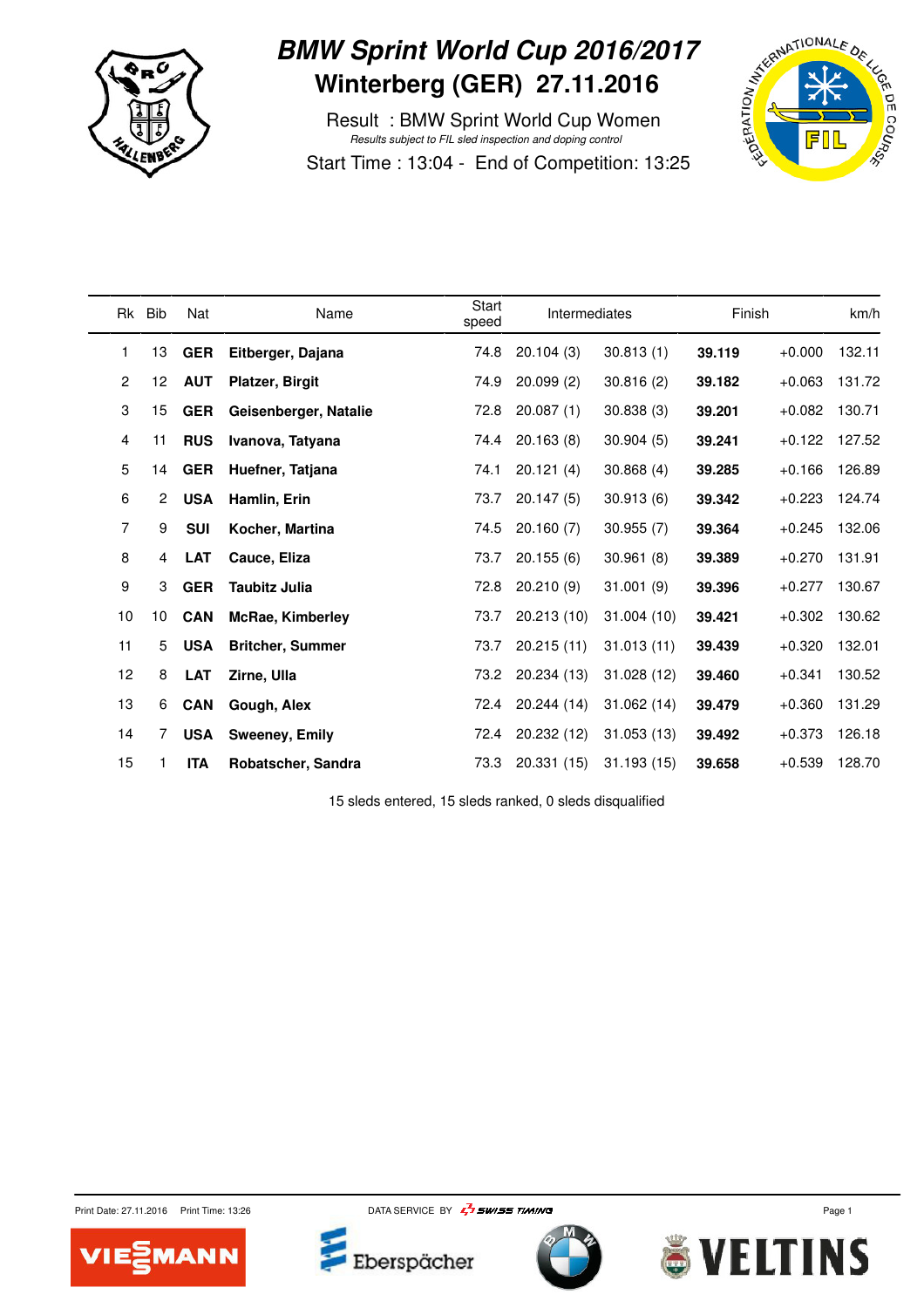

#### **BMW Sprint World Cup 2016/2017 Winterberg (GER) 27.11.2016**

 Result : BMW Sprint World Cup Doubles Results subject to FIL sled inspection and doping control Start Time : 14:32 - End of Competition: 14:54



|              | Rk Bib         | Nat        | Name                                             | Start<br>speed | Intermediates    |             | Finish |                 | km/h          |
|--------------|----------------|------------|--------------------------------------------------|----------------|------------------|-------------|--------|-----------------|---------------|
| 1            | 15             | <b>GER</b> | <b>Eggert, Toni</b><br>Benecken, Sascha          | 68.6           | 17.522(3)        | 24.034 (3)  | 31.347 | $+0.000$        | 125.52        |
| $\mathbf{2}$ | 13             | <b>GER</b> | <b>Wendl, Tobias</b><br>Arlt, Tobias             | 69.5           | 17.456(1)        | 23.959(1)   | 31.352 | $+0.005$        | 122.53        |
| 3            | 14             | <b>GER</b> | Geueke, Robin Johannes<br>Gamm, David            | 68.9           | 17.511(2)        | 24.030(2)   | 31.402 | $+0.055$        | 130.29        |
| 4            | 10             | <b>USA</b> | Mortensen, Matt<br>Terdiman, Jayson              | 68.8           | 17.571 (5)       | 24.102 (4)  | 31.469 |                 | +0.122 124.78 |
| 5            | 12             | <b>LAT</b> | <b>Sics, Andris</b><br>Sics, Juris               | 70.7           | 17.547(4)        | 24.104(5)   | 31.518 | $+0.171$        | 130.24        |
| 6            | 7              | <b>RUS</b> | Denisyev, Alexander<br>Antonov, Vladislav        |                | 70.3 17.592 (8)  | 24.142(6)   | 31.570 | +0.223          | 121.66        |
| 7            | 5              | <b>LAT</b> | <b>Gudramovics, Oskars</b><br>Kalnins, Peteris   |                | 71.0 17.590 (7)  | 24.153 (7)  | 31.598 | $+0.251$        | 123.20        |
| 8            | 11             | <b>ITA</b> | Rieder, Ludwig<br>Rastner, Patrick               | 72.4           | 17.600(9)        | 24.162 (9)  | 31.615 | $+0.268$        | 122.32        |
| 9            | 9              | <b>CAN</b> | <b>Walker, Tristan</b><br>Snith, Justin          | 72.3           | 17.589(6)        | 24.154(8)   | 31.639 | $+0.292$        | 128.06        |
| 10           | 6              | <b>POL</b> | Chmielewski, Wojciech Jerzy<br>Kowalewski, Jakub | 72.0           | 17.619 (10)      | 24.177 (10) | 31.658 | $+0.311$        | 119.12        |
| 11           | 3              | <b>CZE</b> | Broz, Lukas<br>Broz, Antonin                     | 66.6           | 17.740 (14)      | 24.314 (12) | 31.800 | $+0.453$        | 122.65        |
| 12           | 4              | <b>RUS</b> | Bogdanov, Andrey<br>Medvedev, Andrey             |                | 70.2 17.692 (11) | 24.294 (11) | 31.814 | +0.467          | 123.45        |
| 13           | 1              | <b>USA</b> | Hyrns, Jacob<br>Espinoza, Anthony                | 68.8           | 17.716 (12)      | 24.319 (13) | 31.843 | +0.496          | 122.07        |
| 14           | $\overline{2}$ | <b>AUT</b> | <b>Steu, Thomas</b><br>Koller, Lorenz            | 66.8           | 17.717 (13)      | 24.332 (14) | 31.919 | $+0.572$ 124.61 |               |
| 15           | 8              | <b>ITA</b> | Oberstolz, Christian<br>Gruber, Patrick          | 69.0           | 17.792 (15)      | 24.504 (15) | 32.085 | $+0.738$        | 127.52        |

15 sleds entered, 15 sleds ranked, 0 sleds disqualified

Print Date: 27.11.2016 Print Time: 14:55 DATA SERVICE BY  $\frac{7}{4}$  SWISS TIMING